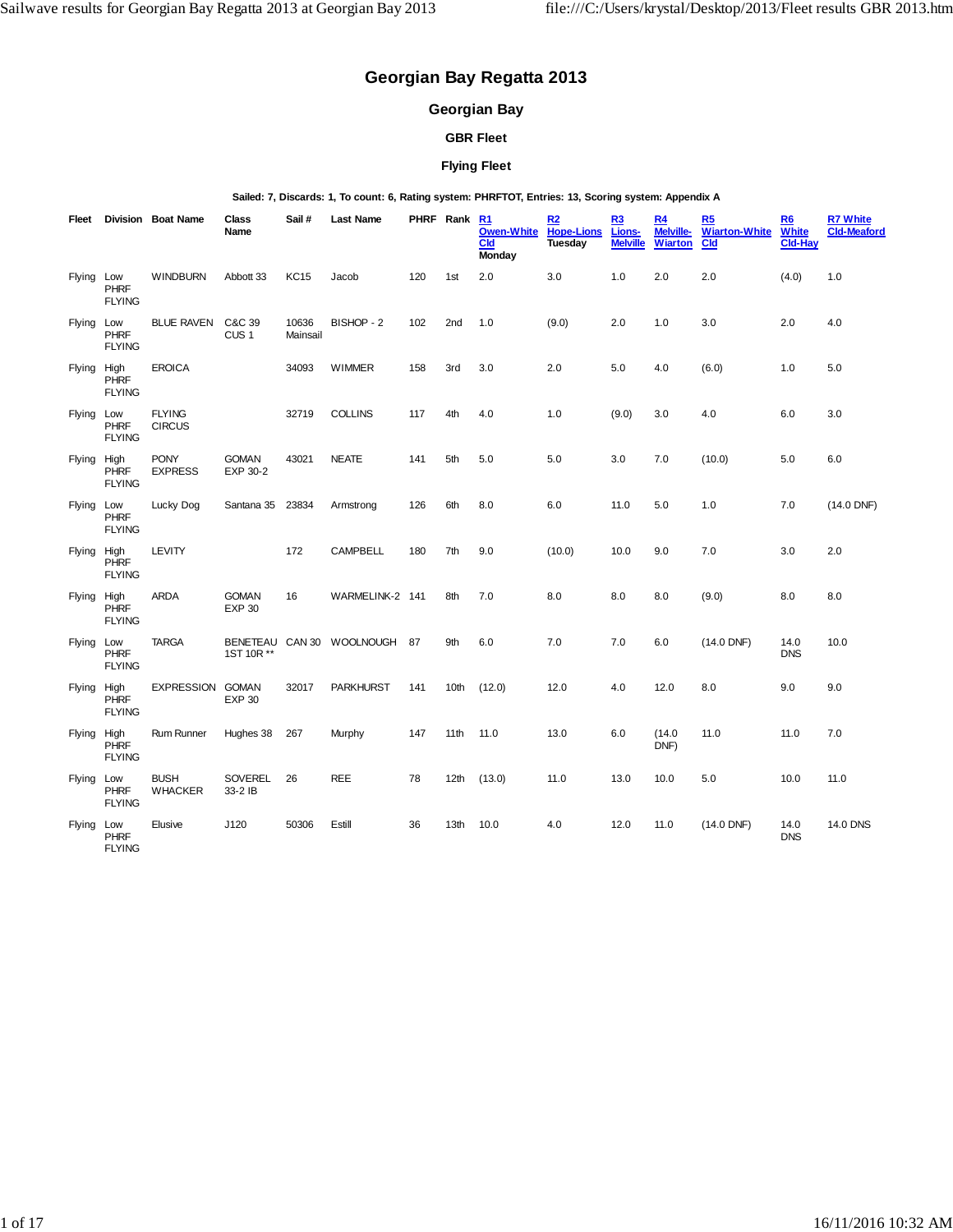#### **White Fleet**

**Sailed: 7, Discards: 1, To count: 6, Rating system: PHRFTOT, Entries: 16, Scoring system: Appendix A**

|            |                                      | Fleet Division Boat Name    | Class<br>Name                 | Sail #      | <b>Last Name</b> |       | PHRF Rank R1     | <b>Owen-White</b><br><b>Cld</b><br>Monday | <u>R2</u><br><b>Hope-Lions</b><br>Tuesday | R3<br>Lions-<br><b>Melville</b> | R <sub>4</sub><br>Melville-<br><b>Wiarton</b> | R5<br><b>Wiarton-White</b><br><b>Cld</b> | R6<br><b>White</b><br><b>Cld-Hay</b> | <b>R7 White</b><br><b>Cld-Meaford</b> |
|------------|--------------------------------------|-----------------------------|-------------------------------|-------------|------------------|-------|------------------|-------------------------------------------|-------------------------------------------|---------------------------------|-----------------------------------------------|------------------------------------------|--------------------------------------|---------------------------------------|
| White Low  | <b>PHRF</b><br>White                 | <b>SHANNON I</b>            | C&C 30<br>>506                | 428         | <b>OWSTON</b>    | 195   | 1 <sub>st</sub>  | $(17.0$ DNS)                              | 2.0                                       | 1.0                             | 1.0                                           | 1.0                                      | 1.0                                  | 1.0                                   |
| White High | <b>PHRF</b><br>White                 | <b>SGIAN DUBH</b>           | <b>NIAGARA</b><br>26 OB **    | CAN<br>14   | <b>YOUNG</b>     | 201   | 2nd              | 1.0                                       | 1.0                                       | 3.0                             | 2.0                                           | (8.0)                                    | 6.0                                  | 4.0                                   |
| White Low  | <b>PHRF</b><br>White                 | KILTY                       | TARTAN 33                     | 159         | <b>HUGHES</b>    | 180   | 3rd              | 5.0                                       | (9.0)                                     | 9.0                             | 3.0                                           | 3.0                                      | 2.0                                  | 2.0                                   |
| White Low  | <b>PHRF</b><br>White                 | <b>GRIZZLY</b>              | <b>GOMAN</b><br><b>EXP 30</b> | 34335       | <b>WILSON</b>    | 162   | 4th              | 3.0                                       | 6.0                                       | (7.0)                           | 5.0                                           | 4.0                                      | 4.0                                  | 6.0                                   |
| White Low  | <b>PHRF</b><br>White                 | QAMOTIQ                     |                               | 54363       | <b>CAMPBELL</b>  | 139   | 5th              | 8.0                                       | (10.0)                                    | 2.0                             | 4.0                                           | 5.0                                      | 3.0                                  | 10.0                                  |
| White High | <b>PHRF</b><br>White                 | <b>EVER</b><br><b>GREEN</b> | <b>ISLANDER</b><br>30         | 127         | <b>HAYDEN</b>    | 207   | 6th              | 2.0                                       | 3.0                                       | 8.0                             | 6.0                                           | (15.0)                                   | 5.0                                  | 9.0                                   |
| White      | High<br><b>PHRF</b><br>White         | LIBRA II                    | CONTESSA<br>32                | 68          | <b>BANNISTER</b> | 218   | 7th              | 4.0                                       | 7.0                                       | 6.0                             | 10.0                                          | (12.0)                                   | 9.0                                  | 7.0                                   |
| White High | <b>PHRF</b><br>White                 | <b>LIBRA</b>                | AJAX 28                       | A28010      | MATTHEWS         | 226   | 8th              | 9.0                                       | 5.0                                       | 10.0                            | 7.0                                           | (11.0)                                   | 7.0                                  | 5.0                                   |
| White High | <b>PHRF</b><br>White                 | WINDSCOOP CS 27             |                               | 1542        | <b>JONES</b>     | 225   | 9th              | 7.0                                       | 4.0                                       | (17.0)<br>DNF)                  | 9.0                                           | 7.0                                      | 11.0                                 | 8.0                                   |
| White      | High<br><b>PHRF</b><br><b>FLYING</b> | Contrary<br>Wind            |                               | 24          |                  | 165   | 10th             | (12.0)                                    | 12.0                                      | 4.0                             | 11.0                                          | 6.0                                      | 10.0                                 | 11.0                                  |
| White High | <b>PHRF</b><br>White                 | <b>ANERCA</b>               |                               | none        | <b>FISCH</b>     | 232   | 11th             | 11.0                                      | 11.0                                      | 11.0                            | 12.0                                          | 9.0                                      | (15.0)                               | 3.0                                   |
| White Low  | <b>PHRF</b><br>White                 | THE PERK                    |                               | 64012       | <b>ROBERTSON</b> | - 114 | 12 <sub>th</sub> | (13.0)                                    | 13.0                                      | 5.0                             | 8.0                                           | 13.0                                     | 8.0                                  | 13.0                                  |
| White Low  | PHRF<br>White                        | PEDLERA                     |                               | 15          | <b>BODDY</b>     | 196   | 13th             | 10.0                                      | 8.0                                       | (17.0)<br>DNS)                  | 13.0                                          | 2.0                                      | 12.0                                 | 17.0 DNS                              |
| White Low  | <b>PHRF</b><br>White                 | NINTH WAVE                  | <b>CATALINA</b><br>320-1/2 WK | 676         | <b>COLE</b>      | 183   | 14th             | 14.0                                      | (17.0 DNF)                                | 17.0<br><b>DNF</b>              | 14.0                                          | 10.0                                     | 13.0                                 | 12.0                                  |
| White      | High<br><b>PHRF</b><br>White         | <b>ARIOGAN</b>              |                               |             | <b>GRAHAM</b>    | 255   | 15th             | 6.0                                       | (17.0 DNF)                                | 17.0<br><b>DNF</b>              | 15.0                                          | 14.0                                     | 14.0                                 | 17.0 DNS                              |
| White Low  | <b>PHRF</b><br>White                 | <b>SILK</b>                 |                               | <b>NONE</b> | <b>KERR</b>      | 159   | 16th             | $(17.0 \, \text{OCS})$                    | 14.0                                      | 12.0                            | 16.0                                          | 17.0 DNS                                 | 17.0<br><b>DNS</b>                   | 17.0 DNS                              |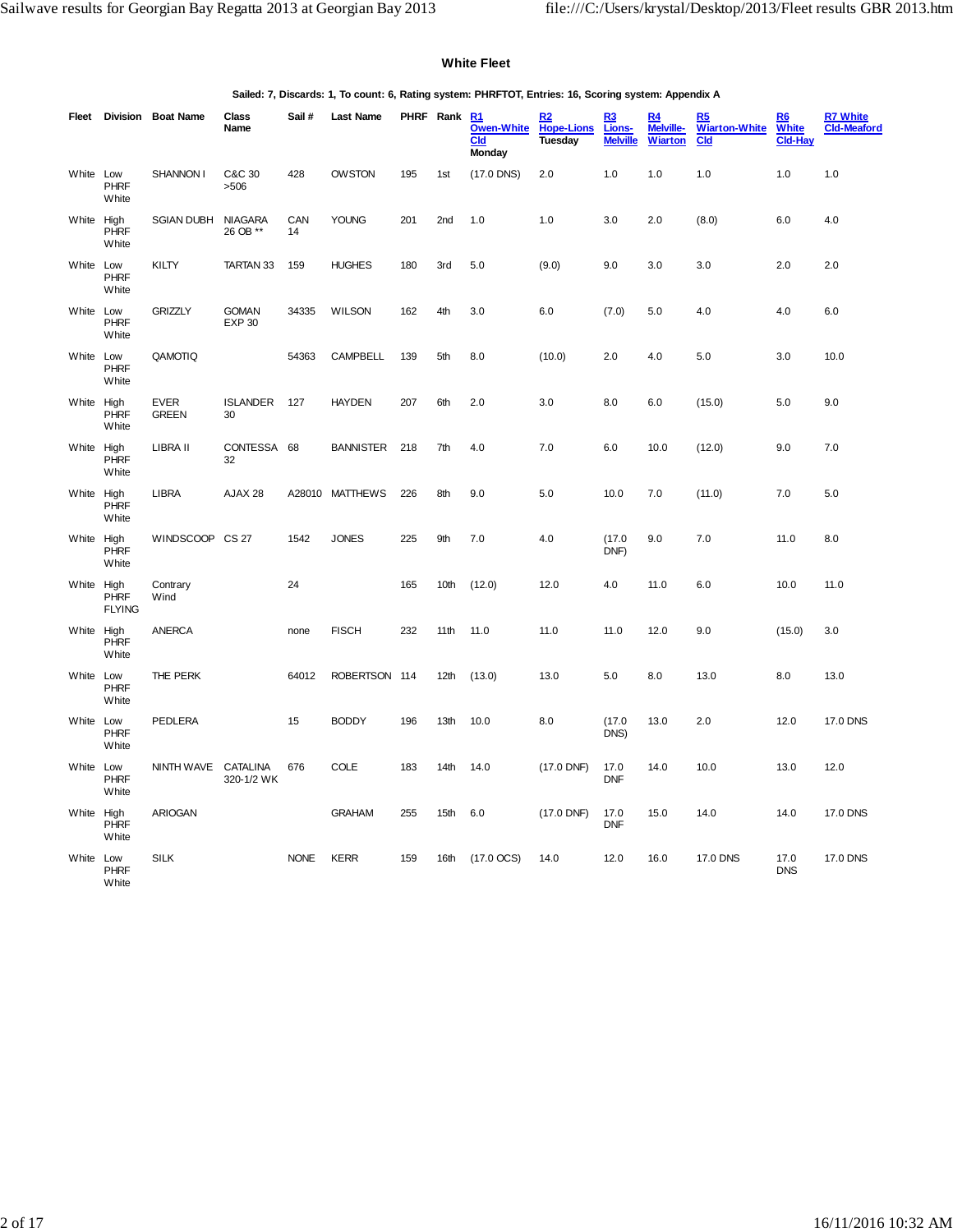## **R1 Owen-White Cld - Flying Fleet - Monday**

**Start: Start 2, Finishes: Finish time, Time: 09:35:00, Distance: 18.5 nm, Wind dir: Nw, Ave wind: 8 knots**

**Start: Start 4, Finishes: Finish time, Time: 09:55:00, Distance: 18.5 nm, Wind dir: Nw, Ave wind: 8 knots**

| Fleet | <b>Division</b>                      | <b>Boat Name</b>    | <b>Class Name</b>   | Sail #            | <b>Last Name</b>   | <b>PHRF</b> | Rank Start      |          | Finish                    |         | Elapsed Corrected |
|-------|--------------------------------------|---------------------|---------------------|-------------------|--------------------|-------------|-----------------|----------|---------------------------|---------|-------------------|
|       | Flying Low PHRF FLYING               | <b>BLUE RAVEN</b>   | C&C 39 CUS 1        | 10636 Mainsail    | BISHOP - 2         | 102         |                 | 09:55:00 | 13:58:43 4:03:43          |         | 4:34:13           |
|       | Flying Low PHRF FLYING               | <b>WINDBURN</b>     | Abbott 33           | <b>KC15</b>       | Jacob              | 120         | 2               |          | 09:55:00 14:09:32 4:14:32 |         | 4:36:30           |
|       | Flying High PHRF FLYING EROICA       |                     |                     | 34093             | <b>WIMMER</b>      | 158         | 3               | 09:35:00 | 14:09:47 4:34:47          |         | 4:38:13           |
|       | Flying Low PHRF FLYING FLYING CIRCUS |                     |                     | 32719             | <b>COLLINS</b>     | 117         | 4               |          | 09:55:00 14:14:34 4:19:34 |         | 4:43:36           |
|       | Flying High PHRF FLYING PONY EXPRESS |                     | GOMAN EXP 30-2      | 43021             | <b>NEATE</b>       | 141         | 5               |          | 09:35:00 14:10:08 4:35:08 |         | 4:47:18           |
|       | Flying Low PHRF FLYING               | TARGA               | BENETEAU 1ST 10R ** | CAN <sub>30</sub> | <b>WOOLNOUGH</b>   | 87          | 6               | 09:55:00 | 14:05:37 4:10:37          |         | 4:50:38           |
|       | Flying High PHRF FLYING ARDA         |                     | GOMAN EXP 30        | 16                | <b>WARMELINK-2</b> | 141         | $\overline{7}$  | 09:35:00 | 14:17:39 4:42:39          |         | 4:55:09           |
|       | Flying Low PHRF FLYING Lucky Dog     |                     | Santana 35          | 23834             | Armstrong          | 126         | 8               | 09:55:00 | 14:32:55 4:37:55          |         | 4:58:28           |
|       | Flying High PHRF FLYING LEVITY       |                     |                     | 172               | <b>CAMPBELL</b>    | 180         | 9               |          | 09:35:00 14:43:37 5:08:37 |         | 5:00:39           |
|       | Flying Low PHRF FLYING               | Elusive             | J120                | 50306             | Estill             | 36          | 10 <sup>1</sup> | 09:55:00 | 13:48:57 3:53:57          |         | 5:02:57           |
|       | Flying High PHRF FLYING Rum Runner   |                     | Hughes 38           | 267               | Murphy             | 147         | 11              | 09:35:00 | 14:28:36 4:53:36          |         | 5:03:14           |
|       | Flying High PHRF FLYING EXPRESSION   |                     | GOMAN EXP 30        | 32017             | <b>PARKHURST</b>   | 141         | 12              |          | 09:35:00 14:26:17 4:51:17 |         | 5:04:10           |
|       | Flying Low PHRF FLYING               | <b>BUSH WHACKER</b> | SOVEREL 33-2 IB     | 26                | <b>REE</b>         | 78          | 13              | 09:55:00 | 14:22:29                  | 4:27:29 | 5:16:01           |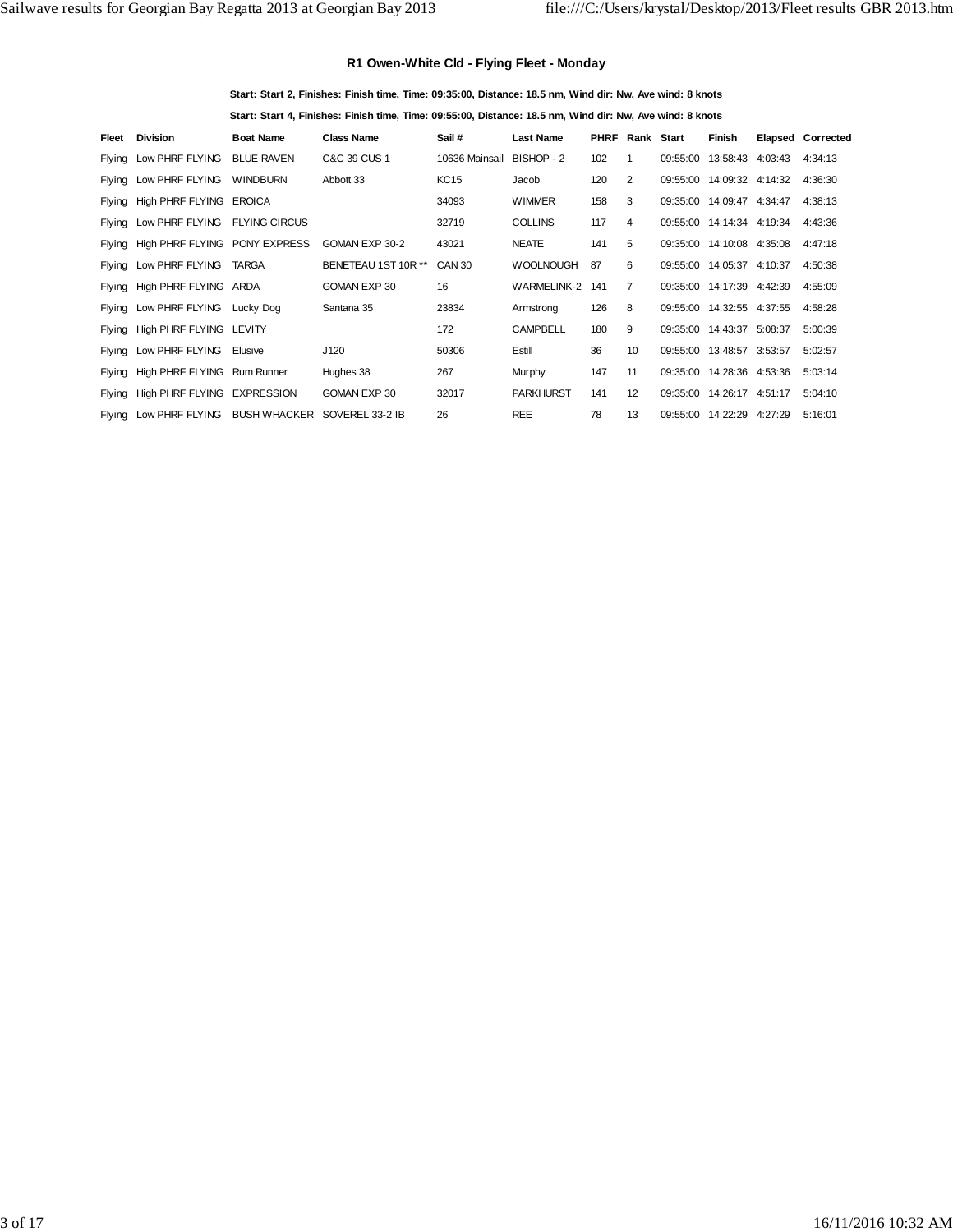## **R2 Hope-Lions - Flying Fleet - Tuesday**

**Start: Start 2, Finishes: Finish time, Time: 09:45:00, Wind dir: w, Ave wind: 3.4knots**

**Start: Start 4, Finishes: Finish time, Time: 10:13:00, Wind dir: w, Ave wind: 3.5 knots**

| Fleet  | <b>Division</b>                              | <b>Boat Name</b> | <b>Class Name</b>   | Sail #         | <b>Last Name</b>   | <b>PHRF</b> | Rank Start |          | Finish                      | <b>Elapsed Corrected</b> |
|--------|----------------------------------------------|------------------|---------------------|----------------|--------------------|-------------|------------|----------|-----------------------------|--------------------------|
| Flying | Low PHRF FLYING FLYING CIRCUS                |                  |                     | 32719          | <b>COLLINS</b>     | 117         |            |          | 10:13:00  15:57:13  5:44:13 | 6:16:05                  |
|        | Flying High PHRF FLYING EROICA               |                  |                     | 34093          | <b>WIMMER</b>      | 158         | 2          |          | 09:45:00 15:56:52 6:11:52   | 6:16:31                  |
| Flying | Low PHRF FLYING WINDBURN                     |                  | Abbott 33           | <b>KC15</b>    | Jacob              | 120         | 3          |          | 10:13:00  16:05:32  5:52:32 | 6:22:57                  |
|        | Flying Low PHRF FLYING                       | Elusive          | J120                | 50306          | Estill             | 36          | 4          |          | 10:13:00  15:09:58  4:56:58 | 6:24:33                  |
|        | Flying High PHRF FLYING PONY EXPRESS         |                  | GOMAN EXP 30-2      | 43021          | <b>NEATE</b>       | 141         | 5          |          | 09:45:00 15:54:30 6:09:30   | 6:25:51                  |
|        | Flying Low PHRF FLYING Lucky Dog             |                  | Santana 35          | 23834          | Armstrong          | 126         | 6          |          | 10:13:00  16:13:59  6:00:59 | 6:27:41                  |
|        | Flying Low PHRF FLYING                       | TARGA            | BENETEAU 1ST 10R ** | CAN 30         | <b>WOOLNOUGH</b>   | 87          | 7          |          | 10:13:00  15:47:52  5:34:52 | 6:28:21                  |
|        | Flying High PHRF FLYING ARDA                 |                  | GOMAN EXP 30        | 16             | <b>WARMELINK-2</b> | 141         | 8          |          | 09:45:00 16:02:58 6:17:58   | 6:34:41                  |
|        | Flying Low PHRF FLYING BLUE RAVEN            |                  | C&C 39 CUS 1        | 10636 Mainsail | BISHOP - 2         | 102         | 9          |          | 10:13:00  16:07:01  5:54:01 | 6:38:19                  |
| Flying | High PHRF FLYING LEVITY                      |                  |                     | 172            | <b>CAMPBELL</b>    | 180         | 10         |          | 09:45:00 16:39:18 6:54:18   | 6:43:37                  |
| Flying | Low PHRF FLYING BUSH WHACKER SOVEREL 33-2 IB |                  |                     | 26             | <b>REE</b>         | 78          | 11         | 10:13:00 | 15:55:27 5:42:27            | 6:44:36                  |
| Flying | High PHRF FLYING EXPRESSION                  |                  | GOMAN EXP 30        | 32017          | <b>PARKHURST</b>   | 141         | 12         |          | 09:45:00 16:12:54 6:27:54   | 6:45:04                  |
| Flying | High PHRF FLYING Rum Runner                  |                  | Hughes 38           | 267            | Murphy             | 147         | 13         | 09:45:00 | 16:28:01 6:43:01            | 6:56:15                  |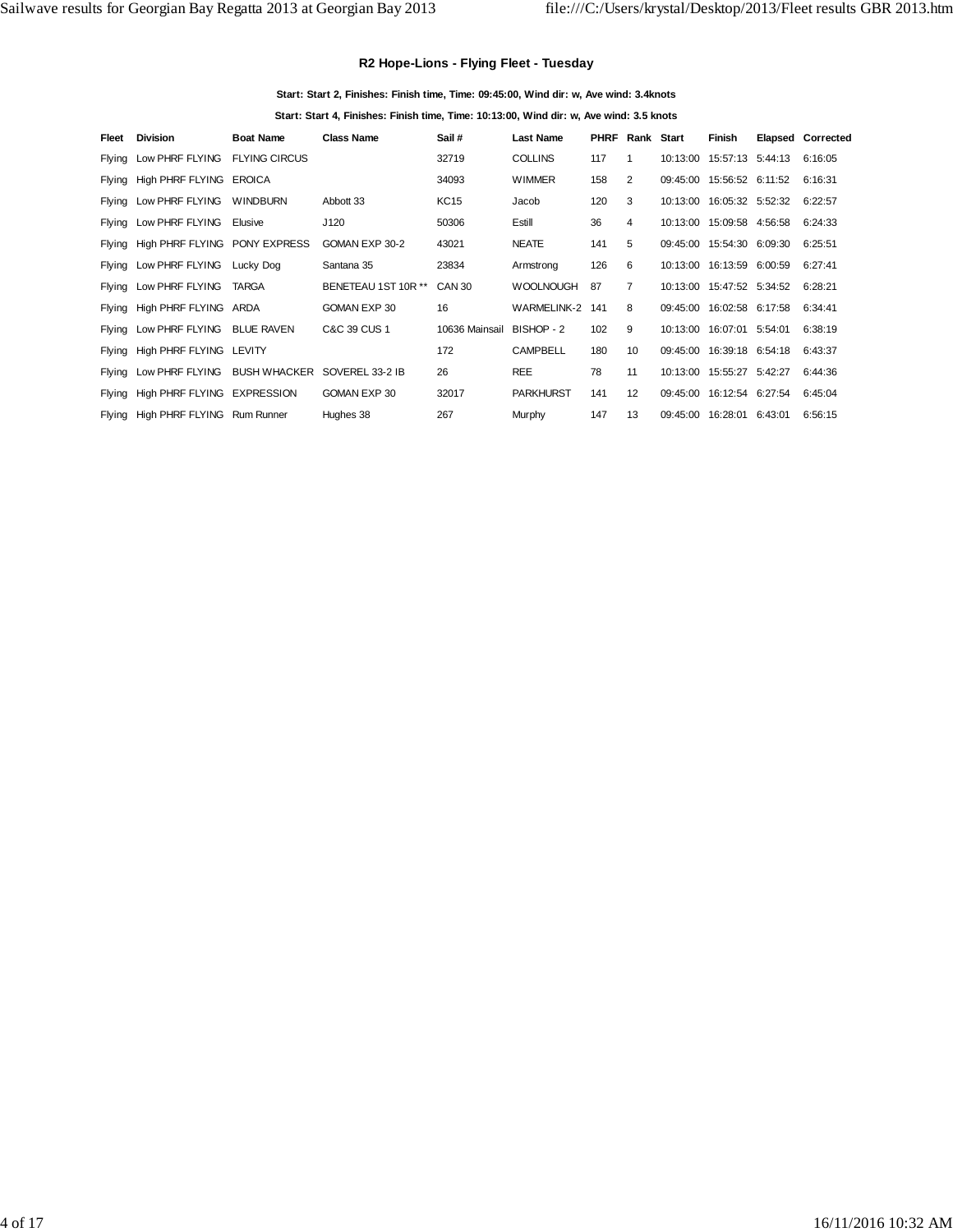## **R3 Lions-Melville - Flying Fleet**

**Start: Start 2, Finishes: Finish time, Time: 09:35:00, Distance: 20 nm, Wind dir: n, Ave wind: 4.1**

**Start: Start 4, Finishes: Finish time, Time: 09:55:00, Distance: 20 nm, Wind dir: N, Ave wind: 4.1**

| Fleet | <b>Division</b>                      | <b>Boat Name</b> | <b>Class Name</b>            | Sail #         | <b>Last Name</b> | <b>PHRF</b> | Rank           | Start    | Finish                    | <b>Elapsed Corrected</b> |
|-------|--------------------------------------|------------------|------------------------------|----------------|------------------|-------------|----------------|----------|---------------------------|--------------------------|
|       | Flying Low PHRF FLYING               | <b>WINDBURN</b>  | Abbott 33                    | <b>KC15</b>    | Jacob            | 120         | 1              | 09:55:00 | 15:09:00 5:14:00          | 5:41:06                  |
|       | Flying Low PHRF FLYING BLUE RAVEN    |                  | C&C 39 CUS 1                 | 10636 Mainsail | BISHOP - 2       | 102         | 2              |          | 09:55:00 15:12:55 5:17:55 | 5:57:42                  |
|       | Flying High PHRF FLYING PONY EXPRESS |                  | GOMAN EXP 30-2               | 43021          | <b>NEATE</b>     | 141         | 3              |          | 09:35:00 15:19:24 5:44:24 | 5:59:38                  |
|       | Flying High PHRF FLYING EXPRESSION   |                  | GOMAN EXP 30                 | 32017          | <b>PARKHURST</b> | 141         | 4              | 09:35:00 | 15:21:03 5:46:03          | 6:01:22                  |
|       | Flying High PHRF FLYING EROICA       |                  |                              | 34093          | <b>WIMMER</b>    | 158         | 5              |          | 09:35:00 15:33:35 5:58:35 | 6:03:04                  |
|       | Flying High PHRF FLYING Rum Runner   |                  | Hughes 38                    | 267            | Murphy           | 147         | 6              |          | 09:35:00 15:29:55 5:54:55 | 6:06:34                  |
|       | Flying Low PHRF FLYING               | <b>TARGA</b>     | BENETEAU 1ST 10R **          | <b>CAN 30</b>  | <b>WOOLNOUGH</b> | 87          | $\overline{7}$ |          | 09:55:00 15:11:32 5:16:32 | 6:07:05                  |
|       | Flying High PHRF FLYING ARDA         |                  | GOMAN EXP 30                 | 16             | WARMELINK-2      | 141         | 8              |          | 09:35:00 15:29:00 5:54:00 | 6:09:40                  |
|       | Flying Low PHRF FLYING FLYING CIRCUS |                  |                              | 32719          | <b>COLLINS</b>   | 117         | 9              |          | 09:55:00 15:53:30 5:58:30 | 6:31:42                  |
|       | Flying High PHRF FLYING LEVITY       |                  |                              | 172            | <b>CAMPBELL</b>  | 180         | 10             | 09:35:00 | 16:20:06 6:45:06          | 6:34:39                  |
|       | Flying Low PHRF FLYING Lucky Dog     |                  | Santana 35                   | 23834          | Armstrong        | 126         | 11             | 09:55:00 | 16:09:28 6:14:28          | 6:42:09                  |
|       | Flying Low PHRF FLYING               | Elusive          | J120                         | 50306          | Estill           | 36          | 12             |          | 09:55:00 15:30:51 5:35:51 | 7:14:54                  |
|       | Flying Low PHRF FLYING               |                  | BUSH WHACKER SOVEREL 33-2 IB | 26             | <b>REE</b>       | 78          | 13             | 09:55:00 | 16:05:23 6:10:23          | 7:17:36                  |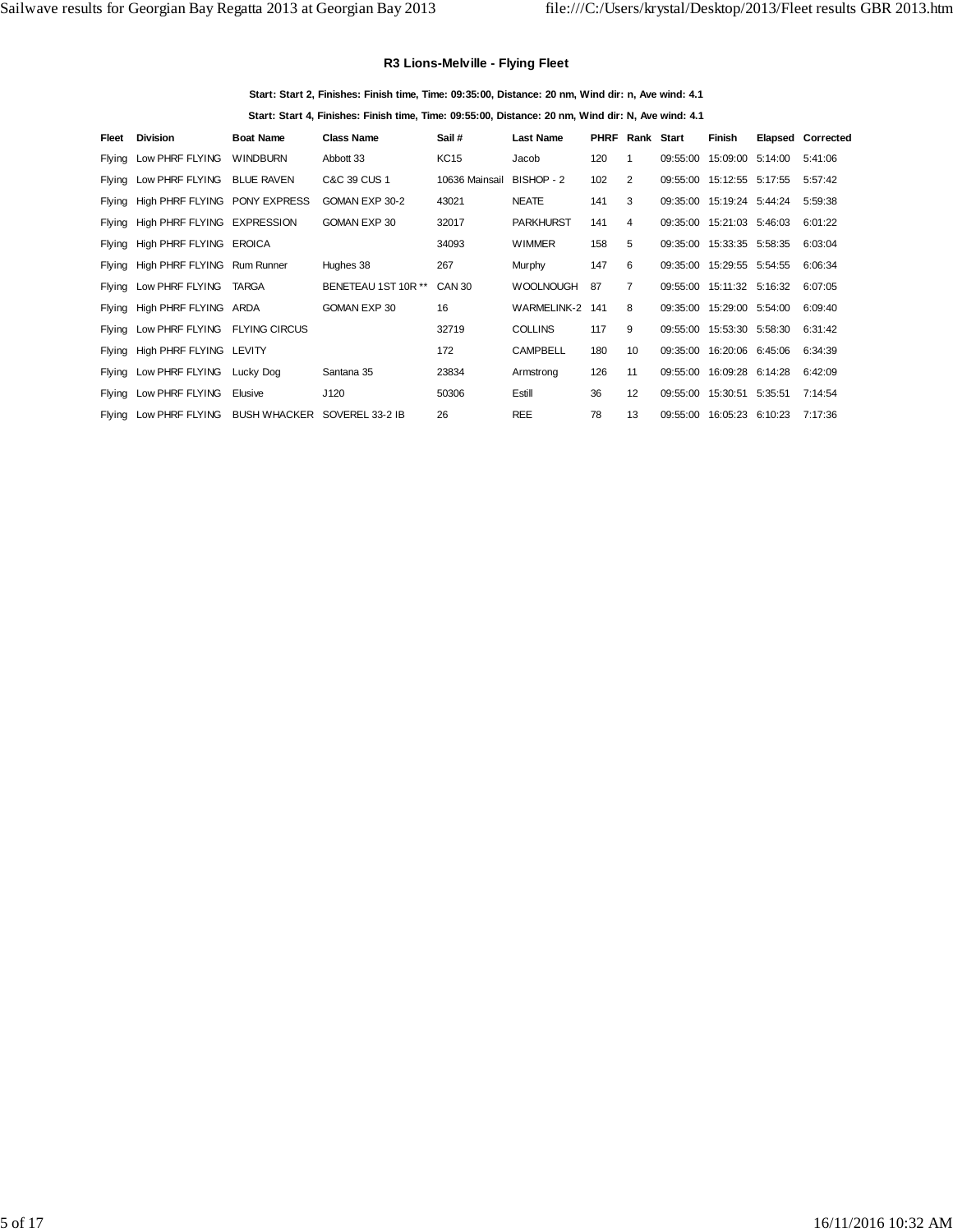## **R4 Melville-Wiarton - Flying Fleet**

**Start: Start 2, Finishes: Finish time, Time: 09:55:00, Distance: 22.5, Wind dir: w, Ave wind: 8**

**Start: Start 4, Finishes: Finish time, Time: 10:15:00, Distance: 22.5, Wind dir: w, Ave wind: 8**

| Fleet | <b>Division</b>                                     | <b>Boat Name</b>  | <b>Class Name</b>   | Sail #         | <b>Last Name</b> | <b>PHRF</b> | Rank Start      |          | Finish                      |            | Elapsed Corrected |
|-------|-----------------------------------------------------|-------------------|---------------------|----------------|------------------|-------------|-----------------|----------|-----------------------------|------------|-------------------|
|       | Flying Low PHRF FLYING                              | <b>BLUE RAVEN</b> | C&C 39 CUS 1        | 10636 Mainsail | BISHOP - 2       | 102         | 1               | 10:15:00 | 13:33:56 3:18:56            |            | 3:43:50           |
|       | Flying Low PHRF FLYING                              | <b>WINDBURN</b>   | Abbott 33           | KC15           | Jacob            | 120         | 2               |          | 10:15:00  13:45:27  3:30:27 |            | 3:48:37           |
|       | Flying Low PHRF FLYING FLYING CIRCUS                |                   |                     | 32719          | <b>COLLINS</b>   | 117         | 3               |          | 10:15:00  13:47:58  3:32:58 |            | 3:52:41           |
|       | Flying High PHRF FLYING EROICA                      |                   |                     | 34093          | <b>WIMMER</b>    | 158         | 4               |          | 09:55:00 13:46:43 3:51:43   |            | 3:54:37           |
|       | Flying Low PHRF FLYING Lucky Dog                    |                   | Santana 35          | 23834          | Armstrong        | 126         | 5               | 10:15:00 | 13:56:52 3:41:52            |            | 3:58:16           |
|       | Flying Low PHRF FLYING                              | TARGA             | BENETEAU 1ST 10R ** | CAN 30         | <b>WOOLNOUGH</b> | 87          | 6               |          | 10:15:00  13:43:13  3:28:13 |            | 4:01:28           |
|       | Flying High PHRF FLYING PONY EXPRESS                |                   | GOMAN EXP 30-2      | 43021          | <b>NEATE</b>     | 141         | $\overline{7}$  |          | 09:55:00 13:46:48 3:51:48   |            | 4:02:03           |
|       | Flying High PHRF FLYING ARDA                        |                   | GOMAN EXP 30        | 16             | WARMELINK-2      | 141         | 8               |          | 09:55:00 13:47:12 3:52:12   |            | 4:02:28           |
|       | Flying High PHRF FLYING LEVITY                      |                   |                     | 172            | <b>CAMPBELL</b>  | 180         | 9               |          | 09:55:00 14:05:20 4:10:20   |            | 4:03:53           |
|       | Flying Low PHRF FLYING BUSH WHACKER SOVEREL 33-2 IB |                   |                     | 26             | <b>REE</b>       | 78          | 10 <sup>1</sup> |          | 10:15:00  13:46:09  3:31:09 |            | 4:09:28           |
|       | Flying Low PHRF FLYING                              | Elusive           | J120                | 50306          | Estill           | 36          | 11              | 10:15:00 | 13:28:44 3:13:44            |            | 4:10:52           |
|       | Flying High PHRF FLYING EXPRESSION                  |                   | GOMAN EXP 30        | 32017          | <b>PARKHURST</b> | 141         | 12              |          | 09:55:00 14:04:49 4:09:49   |            | 4:20:52           |
|       | Flying High PHRF FLYING Rum Runner                  |                   | Hughes 38           | 267            | Murphy           | 147         | 13              | 09:55:00 |                             | <b>DNF</b> |                   |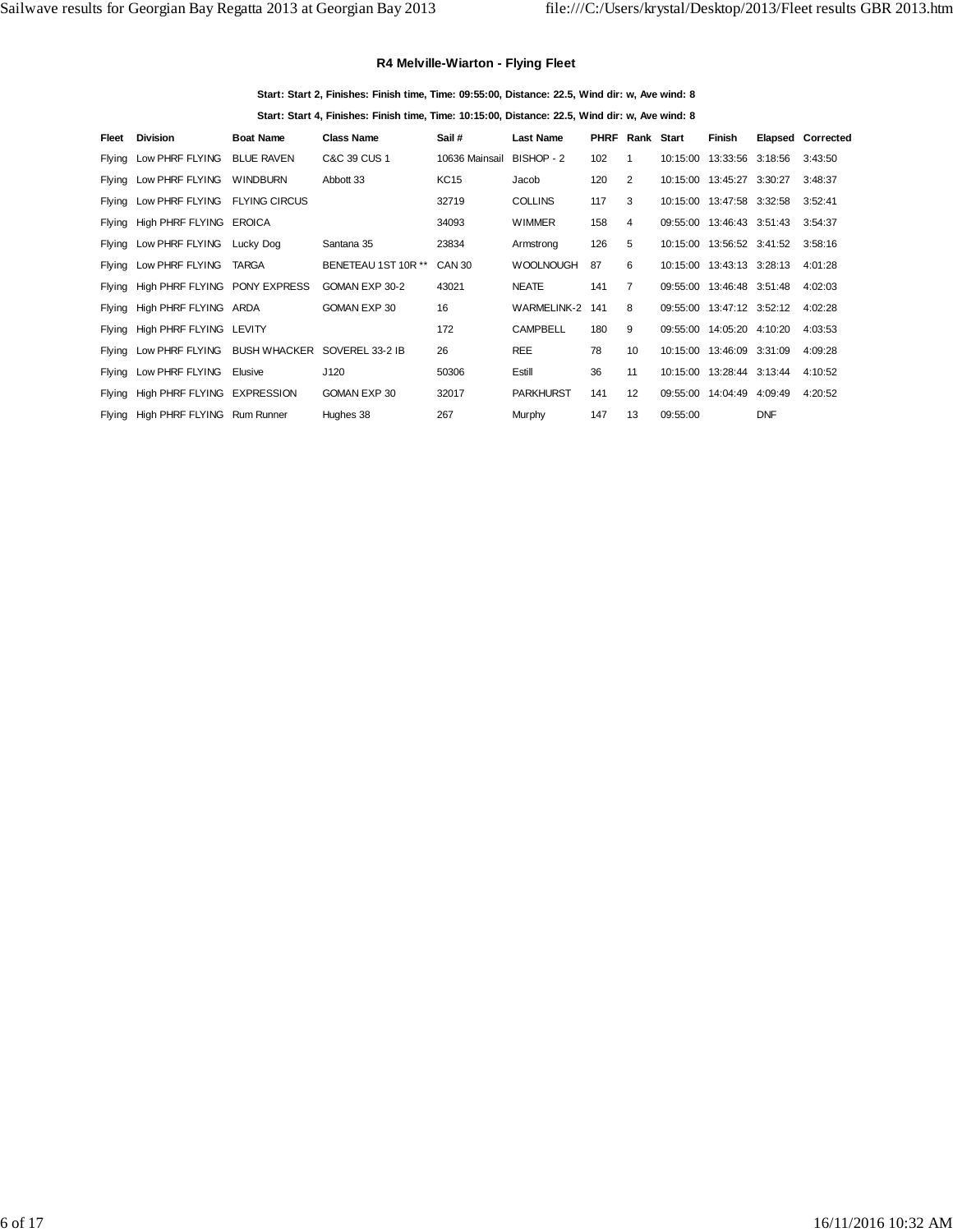## **R5 Wiarton-White Cld - Flying Fleet**

#### **Start: Start 2, Finishes: Finish time, Time: 09:37:00, Wind dir: w, Ave wind: 5**

**Start: Start 4, Finishes: Finish time, Time: 09:57:00, Wind dir: w, Ave wind: 5**

| Fleet | <b>Division</b>                                     | <b>Boat Name</b>     | <b>Class Name</b>   | Sail #                    | <b>Last Name</b> | <b>PHRF</b> | Rank Start        |          | Finish                    |            | <b>Elapsed Corrected</b> |
|-------|-----------------------------------------------------|----------------------|---------------------|---------------------------|------------------|-------------|-------------------|----------|---------------------------|------------|--------------------------|
|       | Flying Low PHRF FLYING                              | Lucky Dog            | Santana 35          | 23834                     | Armstrong        | 126         | $\mathbf{1}$      |          | 09:57:00 11:55:14 1:58:14 |            | 2:06:59                  |
|       | Flying Low PHRF FLYING                              | <b>WINDBURN</b>      | Abbott 33           | <b>KC15</b>               | Jacob            | 120         | 2                 |          | 09:57:00 11:56:19 1:59:19 |            | 2:09:37                  |
|       | Flying Low PHRF FLYING BLUE RAVEN                   |                      | C&C 39 CUS 1        | 10636 Mainsail BISHOP - 2 |                  | 102         | 3                 |          | 09:57:00 11:52:37 1:55:37 |            | 2:10:05                  |
|       | Flying Low PHRF FLYING                              | <b>FLYING CIRCUS</b> |                     | 32719                     | <b>COLLINS</b>   | 117         | 4                 |          | 09:57:00 11:56:47 1:59:47 |            | 2:10:52                  |
|       | Flying Low PHRF FLYING BUSH WHACKER SOVEREL 33-2 IB |                      |                     | 26                        | <b>REE</b>       | 78          | 5                 |          | 09:57:00 11:51:44 1:54:44 |            | 2:15:33                  |
|       | Flying High PHRF FLYING EROICA                      |                      |                     | 34093                     | <b>WIMMER</b>    | 158         | 6                 |          | 09:37:00 11:52:27 2:15:27 |            | 2:17:09                  |
|       | Flying High PHRF FLYING LEVITY                      |                      |                     | 172                       | <b>CAMPBELL</b>  | 180         | 7                 |          | 09:37:00 11:59:58 2:22:58 |            | 2:19:17                  |
|       | Flying High PHRF FLYING EXPRESSION                  |                      | GOMAN EXP 30        | 32017                     | <b>PARKHURST</b> | 141         | 8                 |          | 09:37:00 11:56:02 2:19:02 |            | 2:25:11                  |
|       | Flying High PHRF FLYING ARDA                        |                      | GOMAN EXP 30        | 16                        | WARMELINK-2      | 141         | 9                 |          | 09:37:00 11:56:04 2:19:04 |            | 2:25:13                  |
|       | Flying High PHRF FLYING PONY EXPRESS                |                      | GOMAN EXP 30-2      | 43021                     | <b>NEATE</b>     | 141         | 10                |          | 09:37:00 11:56:38 2:19:38 |            | 2:25:49                  |
|       | Flying High PHRF FLYING Rum Runner                  |                      | Hughes 38           | 267                       | Murphy           | 147         | 11                | 09:37:00 | 12:00:03 2:23:03          |            | 2:27:45                  |
|       | Flying Low PHRF FLYING                              | <b>TARGA</b>         | BENETEAU 1ST 10R ** | CAN 30                    | <b>WOOLNOUGH</b> | 87          | 12                | 09:57:00 |                           | <b>DNF</b> |                          |
|       | Flying Low PHRF FLYING                              | Elusive              | J120                | 50306                     | Estill           | 36          | $12 \overline{ }$ | 09:57:00 |                           | <b>DNF</b> |                          |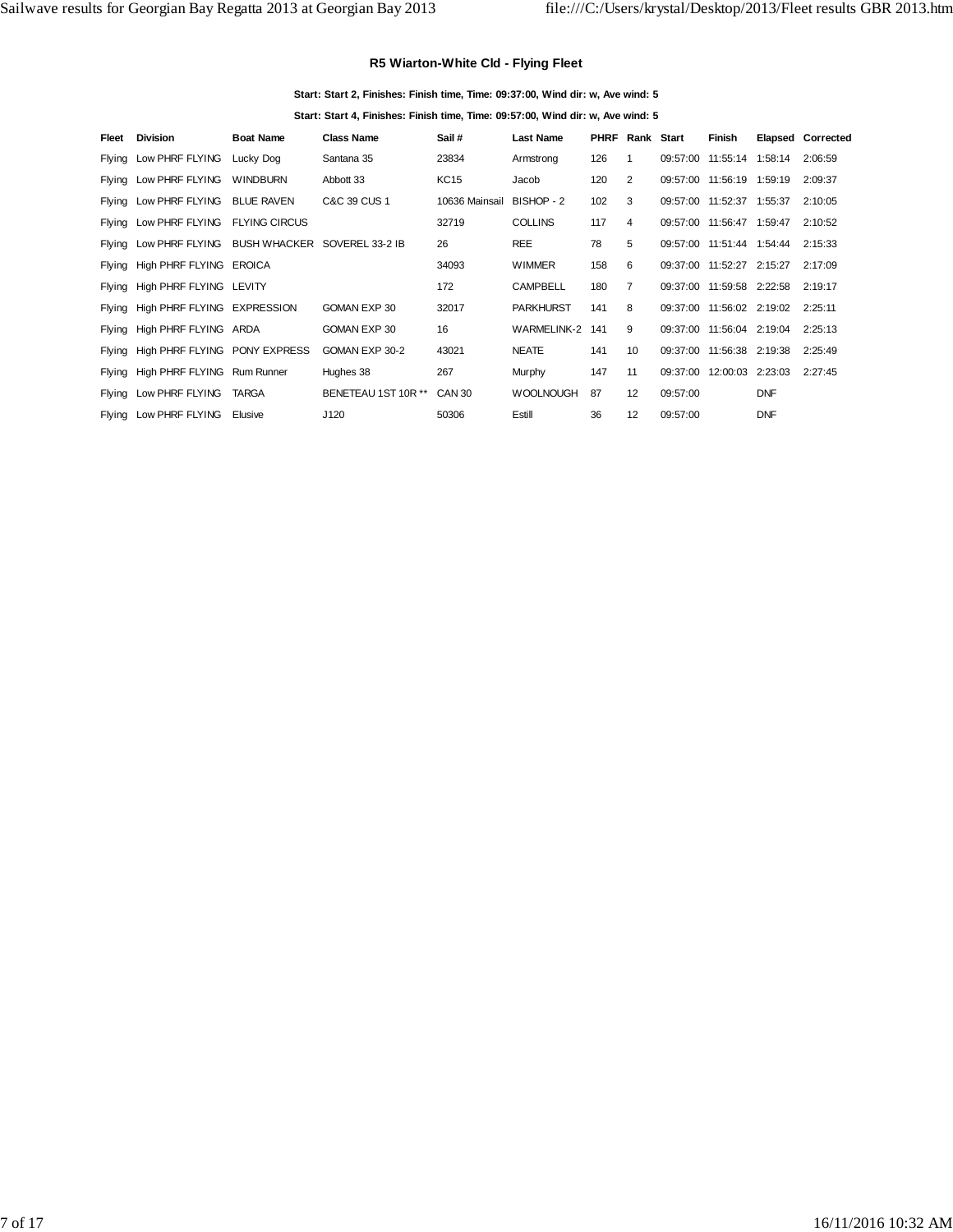## **R6 White Cld-Hay - Flying Fleet**

#### **Start: Start 2, Finishes: Finish time, Time: 13:12:00, Distance: 7.5, Wind dir: w, Ave wind: 10**

**Start: Start 4, Finishes: Finish time, Time: 13:32:00, Wind dir: w, Ave wind: 10**

| Fleet | <b>Division</b>                      | <b>Boat Name</b> | <b>Class Name</b>   | Sail #                    | <b>Last Name</b>   | <b>PHRF</b> | Rank Start      |          | Finish                      |            | Elapsed Corrected |
|-------|--------------------------------------|------------------|---------------------|---------------------------|--------------------|-------------|-----------------|----------|-----------------------------|------------|-------------------|
|       | Flying High PHRF FLYING EROICA       |                  |                     | 34093                     | <b>WIMMER</b>      | 158         | 1               |          | 13:12:00  14:34:12  1:22:12 |            | 1:23:14           |
|       | Flying Low PHRF FLYING BLUE RAVEN    |                  | C&C 39 CUS 1        | 10636 Mainsail BISHOP - 2 |                    | 102         | 2               |          | 13:32:00  14:46:02  1:14:02 |            | 1:23:18           |
|       | Flying High PHRF FLYING LEVITY       |                  |                     | 172                       | <b>CAMPBELL</b>    | 180         | 3               |          | 13:12:00  14:39:11  1:27:11 |            | 1:24:56           |
|       | Flying Low PHRF FLYING WINDBURN      |                  | Abbott 33           | KC15                      | Jacob              | 120         | 4               |          | 13:32:00  14:51:09  1:19:09 |            | 1:25:59           |
|       | Flying High PHRF FLYING PONY EXPRESS |                  | GOMAN EXP 30-2      | 43021                     | <b>NEATE</b>       | 141         | 5               |          | 13:12:00  14:34:35  1:22:35 |            | 1:26:14           |
|       | Flying Low PHRF FLYING FLYING CIRCUS |                  |                     | 32719                     | <b>COLLINS</b>     | 117         | 6               |          | 13:32:00  14:50:59  1:18:59 |            | 1:26:18           |
|       | Flying Low PHRF FLYING Lucky Dog     |                  | Santana 35          | 23834                     | Armstrong          | 126         | $\overline{7}$  |          | 13:32:00  14:52:30  1:20:30 |            | 1:26:27           |
|       | Flying High PHRF FLYING ARDA         |                  | GOMAN EXP 30        | 16                        | <b>WARMELINK-2</b> | 141         | 8               |          | 13:12:00  14:35:23  1:23:23 |            | 1:27:04           |
|       | Flying High PHRF FLYING EXPRESSION   |                  | GOMAN EXP 30        | 32017                     | <b>PARKHURST</b>   | 141         | 9               |          | 13:12:00  14:38:00  1:26:00 |            | 1:29:48           |
|       | Flying Low PHRF FLYING BUSH WHACKER  |                  | SOVEREL 33-2 IB     | 26                        | <b>REE</b>         | 78          | 10 <sup>1</sup> |          | 13:32:00  14:48:41  1:16:41 |            | 1:30:36           |
|       | Flying High PHRF FLYING Rum Runner   |                  | Hughes 38           | 267                       | Murphy             | 147         | 11              |          | 13:12:00  14:42:05  1:30:05 |            | 1:33:02           |
|       | Flying Low PHRF FLYING               | <b>TARGA</b>     | BENETEAU 1ST 10R ** | CAN 30                    | <b>WOOLNOUGH</b>   | 87          | 12              | 13:32:00 |                             | <b>DNS</b> |                   |
|       | Flying Low PHRF FLYING               | Elusive          | J120                | 50306                     | Estill             | 36          | 12              | 13:32:00 |                             | <b>DNS</b> |                   |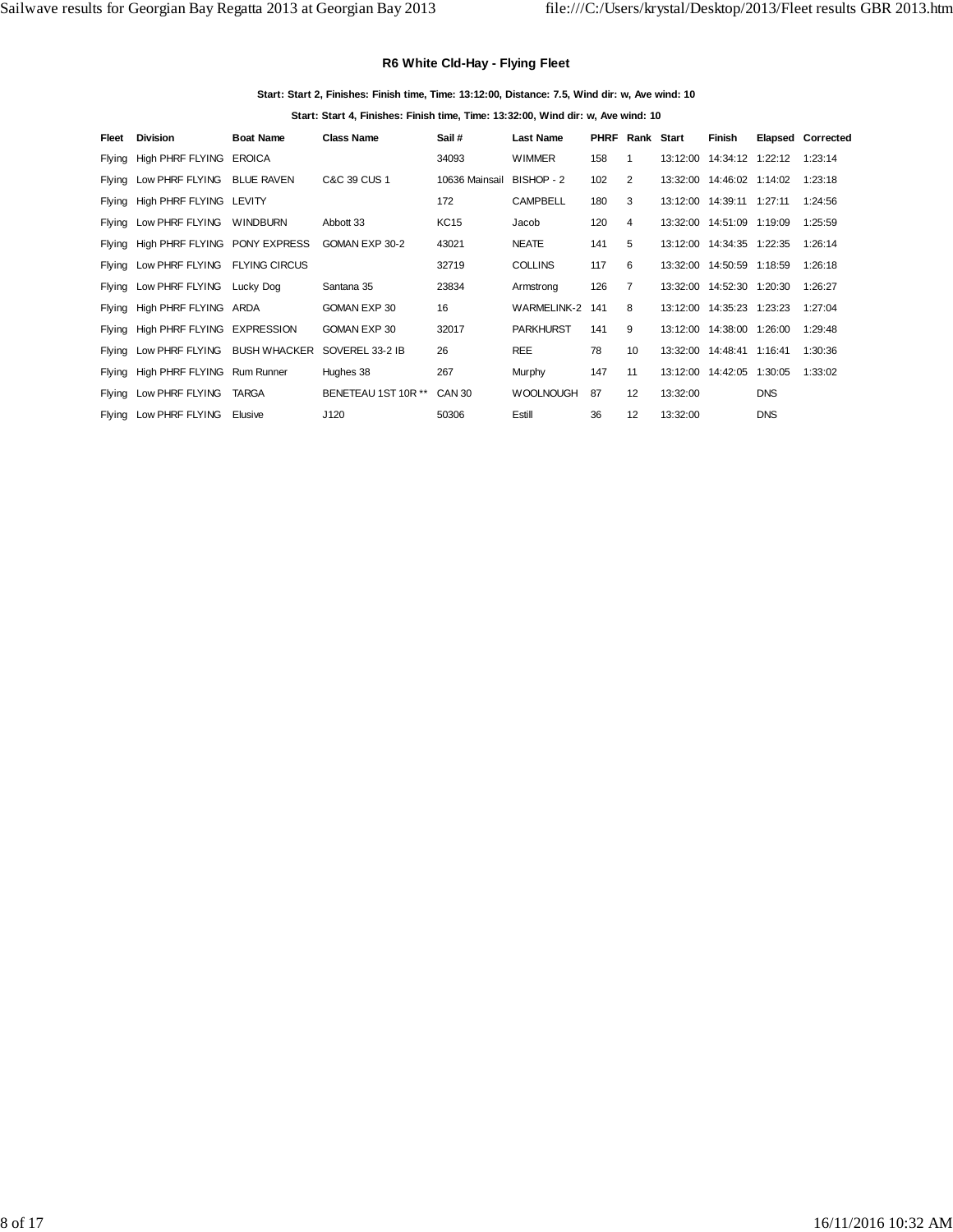## **R7 White Cld-Meaford - Flying Fleet**

#### **Start: Start 2, Finishes: Finish time, Time: 08:35:00, Distance: 24.5, Wind dir: Nw, Ave wind: 9.3**

**Start: Start 4, Finishes: Finish time, Time: 08:55:00, Distance: 24.5, Wind dir: Nw, Ave wind: 9.3**

| Fleet | <b>Division</b>                                     | <b>Boat Name</b> | <b>Class Name</b>   | Sail#          | <b>Last Name</b> | <b>PHRF</b> | Rank Start      |          | Finish                    |            | <b>Elapsed Corrected</b> |
|-------|-----------------------------------------------------|------------------|---------------------|----------------|------------------|-------------|-----------------|----------|---------------------------|------------|--------------------------|
|       | Flying Low PHRF FLYING WINDBURN                     |                  | Abbott 33           | KC15           | Jacob            | 120         | 1               | 08:55:00 | 13:04:34 4:09:34          |            | 4:31:06                  |
|       | Flying High PHRF FLYING LEVITY                      |                  |                     | 172            | <b>CAMPBELL</b>  | 180         | 2               |          | 08:35:00 13:18:44 4:43:44 |            | 4:36:25                  |
|       | Flying Low PHRF FLYING FLYING CIRCUS                |                  |                     | 32719          | <b>COLLINS</b>   | 117         | 3               | 08:55:00 | 13:08:23 4:13:23          |            | 4:36:51                  |
|       | Flying Low PHRF FLYING BLUE RAVEN                   |                  | C&C 39 CUS 1        | 10636 Mainsail | BISHOP - 2       | 102         | 4               | 08:55:00 | 13:01:50 4:06:50          |            | 4:37:43                  |
|       | Flying High PHRF FLYING EROICA                      |                  |                     | 34093          | <b>WIMMER</b>    | 158         | 5               |          | 08:35:00 13:11:03 4:36:03 |            | 4:39:30                  |
|       | Flying High PHRF FLYING PONY EXPRESS                |                  | GOMAN EXP 30-2      | 43021          | <b>NEATE</b>     | 141         | 6               |          | 08:35:00 13:07:24 4:32:24 |            | 4:44:27                  |
|       | Flying High PHRF FLYING Rum Runner                  |                  | Hughes 38           | 267            | Murphy           | 147         | 7               |          | 08:35:00 13:12:31 4:37:31 |            | 4:46:38                  |
|       | Flying High PHRF FLYING ARDA                        |                  | GOMAN EXP 30        | 16             | WARMELINK-2      | 141         | 8               |          | 08:35:00 13:11:13 4:36:13 |            | 4:48:26                  |
|       | Flying High PHRF FLYING EXPRESSION                  |                  | GOMAN EXP 30        | 32017          | <b>PARKHURST</b> | 141         | 9               |          | 08:35:00 13:18:58 4:43:58 |            | 4:56:32                  |
|       | Flying Low PHRF FLYING                              | <b>TARGA</b>     | BENETEAU 1ST 10R ** | CAN 30         | <b>WOOLNOUGH</b> | 87          | 10 <sup>1</sup> |          | 08:55:00 13:14:57 4:19:57 |            | 5:01:28                  |
|       | Flying Low PHRF FLYING BUSH WHACKER SOVEREL 33-2 IB |                  |                     | 26             | <b>REE</b>       | 78          | 11              |          | 08:55:00 13:10:48 4:15:48 |            | 5:02:13                  |
|       | Flying Low PHRF FLYING                              | Lucky Dog        | Santana 35          | 23834          | Armstrong        | 126         | 12              | 08:55:00 |                           | <b>DNF</b> |                          |
|       | Flying Low PHRF FLYING                              | Elusive          | J120                | 50306          | Estill           | 36          | 12              | 08:55:00 |                           | <b>DNS</b> |                          |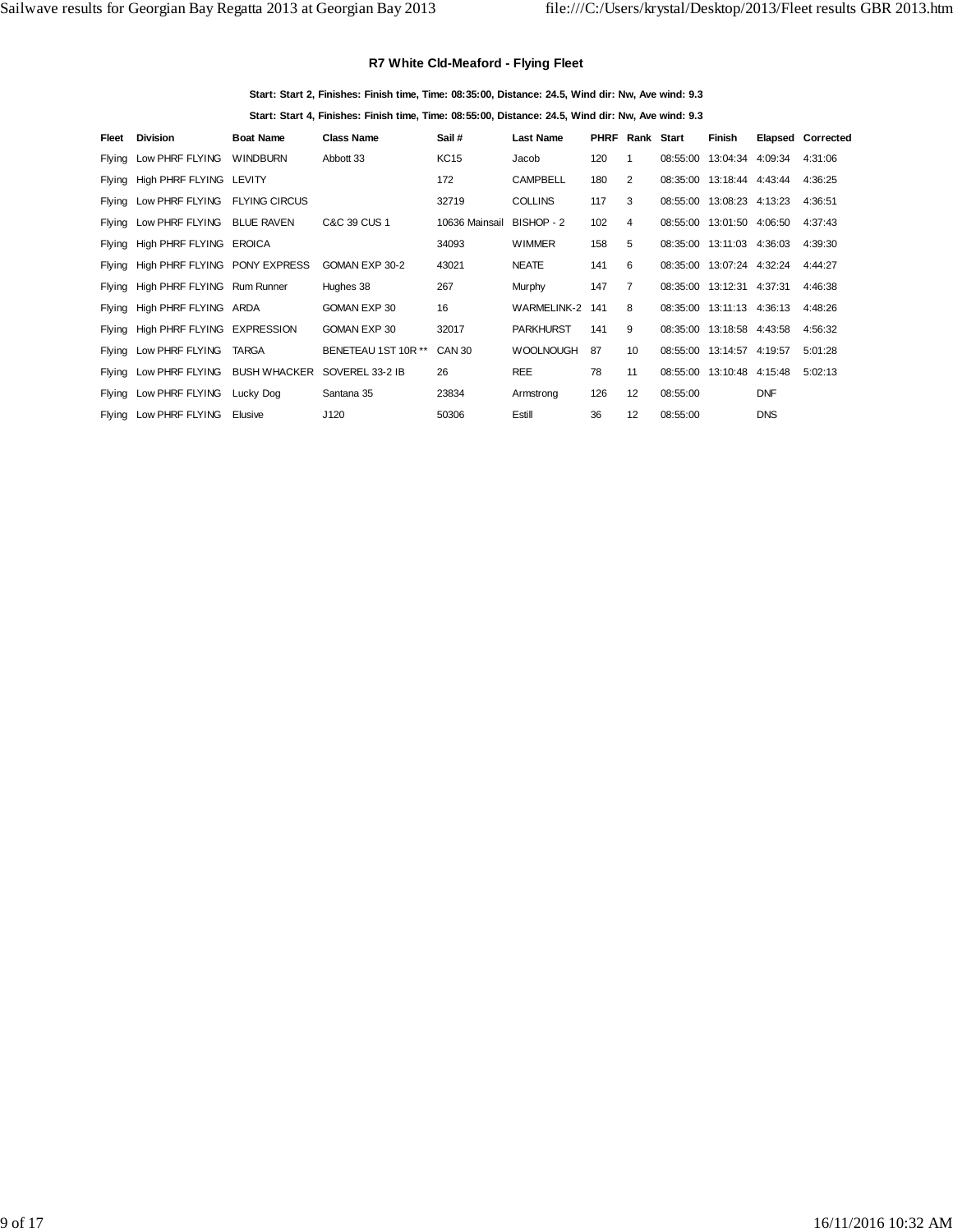## **R1 Owen-White Cld - White Fleet - Monday**

**Start: Start 1, Finishes: Finish time, Time: 09:25:00, Distance: 18.5 nm, Wind dir: Nw, Ave wind: 8 knots Start: Start 2, Finishes: Finish time, Time: 09:35:00, Distance: 18.5 nm, Wind dir: Nw, Ave wind: 8 knots Start: Start 3, Finishes: Finish time, Time: 09:45:00, Distance: 18.5 nm, Wind dir: Nw, Ave wind: 8 knots**

| Fleet | Division               | <b>Boat Name</b>  | <b>Class Name</b>   | Sail #       | <b>Last Name</b> | <b>PHRF Rank Start</b> |                 |          | <b>Finish</b>             |            | <b>Elapsed Corrected</b> |
|-------|------------------------|-------------------|---------------------|--------------|------------------|------------------------|-----------------|----------|---------------------------|------------|--------------------------|
| White | High PHRF White        | <b>SGIAN DUBH</b> | NIAGARA 26 OB **    | CAN 14 YOUNG |                  | 201                    | 1               |          | 09:25:00 14:31:19 5:06:19 |            | 4:48:01                  |
|       | White High PHRF White  | <b>EVER GREEN</b> | <b>ISLANDER 30</b>  | 127          | <b>HAYDEN</b>    | 207                    | 2               |          | 09:25:00 14:39:31 5:14:31 |            | 4:52:48                  |
|       | White Low PHRF White   | <b>GRIZZLY</b>    | GOMAN EXP 30        | 34335        | <b>WILSON</b>    | 162                    | 3               |          | 09:45:00 14:36:35 4:51:35 |            | 4:53:08                  |
|       | White High PHRF White  | LIBRA II          | CONTESSA 32         | 68           | <b>BANNISTER</b> | 218                    | 4               |          | 09:25:00 14:45:39 5:20:39 |            | 4:53:13                  |
|       | White Low PHRF White   | <b>KILTY</b>      | <b>TARTAN 33</b>    | 159          | <b>HUGHES</b>    | 180                    | 5               |          | 09:45:00 14:46:53 5:01:53 |            | 4:54:06                  |
| White | High PHRF White        | <b>ARIOGAN</b>    |                     |              | <b>GRAHAM</b>    | 255                    | 6               |          | 09:25:00 15:07:29 5:42:29 |            | 4:55:32                  |
|       | White High PHRF White  | <b>WINDSCOOP</b>  | CS 27               | 1542         | <b>JONES</b>     | 225                    | $\overline{7}$  |          | 09:25:00 14:53:51 5:28:51 |            | 4:57:21                  |
|       | White Low PHRF White   | QAMOTIQ           |                     | 54363        | <b>CAMPBELL</b>  | 139                    | 8               |          | 09:45:00 14:30:33 4:45:33 |            | 4:59:17                  |
|       | White High PHRF White  | <b>LIBRA</b>      | AJAX 28             | A28010       | <b>MATTHEWS</b>  | 226                    | 9               |          | 09:25:00 14:59:38 5:34:38 |            | 5:02:06                  |
|       | White Low PHRF White   | PEDLERA           |                     | 15           | <b>BODDY</b>     | 196                    | 10 <sup>1</sup> |          | 09:45:00 15:06:59 5:21:59 |            | 5:05:17                  |
| White | High PHRF White        | <b>ANERCA</b>     |                     | none         | <b>FISCH</b>     | 232                    | 11              |          | 09:25:00 15:07:29 5:42:29 |            | 5:06:15                  |
|       | White High PHRF FLYING | Contrary Wind     |                     | 24           |                  | 165                    | 12              |          | 09:35:00 14:51:16 5:16:16 |            | 5:16:16                  |
|       | White Low PHRF White   | THE PERK          |                     | 64012        | <b>ROBERTSON</b> | 114                    | 13              |          | 09:45:00 14:38:26 4:53:26 |            | 5:22:28                  |
|       | White Low PHRF White   | <b>NINTH WAVE</b> | CATALINA 320-1/2 WK | 676          | <b>COLE</b>      | 183                    | 14              |          | 09:45:00 15:24:37 5:39:37 |            | 5:29:09                  |
|       | White Low PHRF White   | SHANNON I         | C&C30>506           | 428          | <b>OWSTON</b>    | 195                    | 15              | 09:45:00 |                           | <b>DNS</b> |                          |
|       | White Low PHRF White   | <b>SILK</b>       |                     | <b>NONE</b>  | <b>KERR</b>      | 159                    | 15              | 09:45:00 |                           | <b>OCS</b> |                          |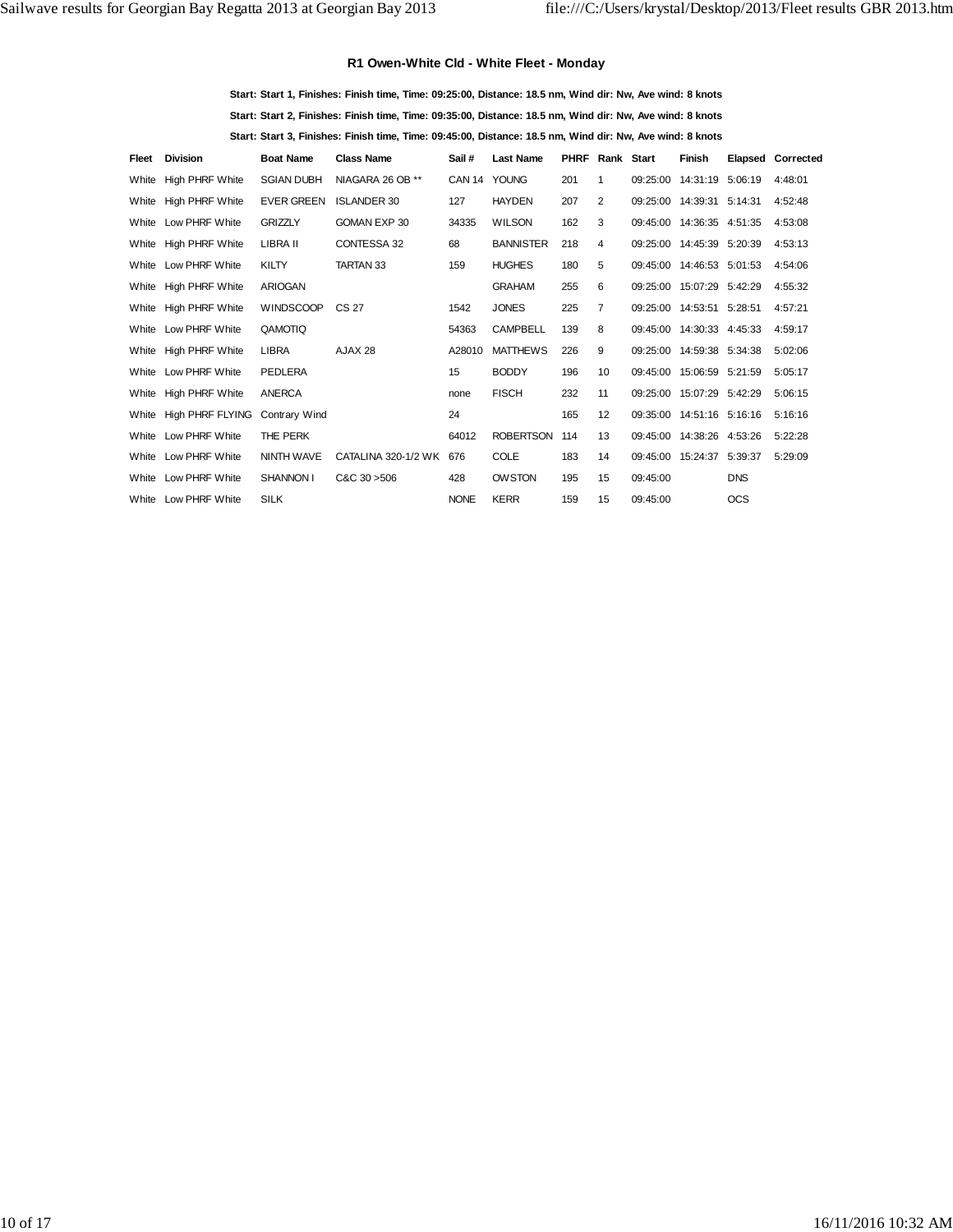## **R2 Hope-Lions - White Fleet - Tuesday**

| Start: Start 1. Finishes: Finish time. Time: 09:35:00. Wind dir: w. Ave wind: 3.4knots  |
|-----------------------------------------------------------------------------------------|
| Start: Start 2. Finishes: Finish time. Time: 09:45:00. Wind dir: w. Ave wind: 3.4knots  |
| Start: Start 3, Finishes: Finish time, Time: 09:55:00, Wind dir: w, Ave wind: 3.5 knots |

| Fleet | <b>Division</b>        | <b>Boat Name</b>     | <b>Class Name</b>       | Sail #       | <b>Last Name</b> | <b>PHRF Rank Start</b> |                |                           | <b>Finish</b>             |            | <b>Elapsed Corrected</b> |
|-------|------------------------|----------------------|-------------------------|--------------|------------------|------------------------|----------------|---------------------------|---------------------------|------------|--------------------------|
| White | High PHRF White        | <b>SGIAN DUBH</b>    | NIAGARA 26 OB **        | CAN 14 YOUNG |                  | 201                    | $\mathbf{1}$   |                           | 09:35:00 16:12:02 6:37:02 |            | 6:13:18                  |
|       | White Low PHRF White   | SHANNON I            | CAC.30 > 506            | 428          | <b>OWSTON</b>    | 195                    | 2              | 09:55:00 16:31:09 6:36:09 |                           |            | 6:16:13                  |
|       | White High PHRF White  | <b>EVER GREEN</b>    | <b>ISLANDER 30</b>      | 127          | <b>HAYDEN</b>    | 207                    | 3              |                           | 09:35:00 16:26:43 6:51:43 |            | 6:23:18                  |
|       | White High PHRF White  | <b>WINDSCOOP</b>     | CS 27                   | 1542         | <b>JONES</b>     | 225                    | 4              | 09:35:00 16:42:16 7:07:16 |                           |            | 6:26:21                  |
|       | White High PHRF White  | <b>LIBRA</b>         | AJAX 28                 | A28010       | <b>MATTHEWS</b>  | 226                    | 5              | 09:35:00 16:56:42 7:21:42 |                           |            | 6:38:45                  |
|       | White Low PHRF White   | <b>GRIZZLY</b>       | GOMAN EXP 30            | 34335        | <b>WILSON</b>    | 162                    | 6              |                           | 09:55:00 16:32:17 6:37:17 |            | 6:39:24                  |
|       | White High PHRF White  | LIBRA II             | CONTESSA 32             | 68           | <b>BANNISTER</b> | 218                    | $\overline{7}$ | 09:35:00 16:55:53 7:20:53 |                           |            | 6:43:10                  |
|       | White Low PHRF White   | PEDLERA              |                         | 15           | <b>BODDY</b>     | 196                    | 8              | 09:55:00 17:00:25 7:05:25 |                           |            | 6:43:21                  |
|       | White Low PHRF White   | <b>KILTY</b>         | <b>TARTAN 33</b>        | 159          | <b>HUGHES</b>    | 180                    | 9              | 09:55:00 16:49:32 6:54:32 |                           |            | 6:43:50                  |
|       | White Low PHRF White   | QAMOTIQ              |                         | 54363        | <b>CAMPBELL</b>  | 139                    | 10             | 09:55:00 16:28:03 6:33:03 |                           |            | 6:51:58                  |
|       | White High PHRF White  | ANERCA               |                         | none         | <b>FISCH</b>     | 232                    | 11             | 09:35:00 17:19:40 7:44:40 |                           |            | 6:55:31                  |
|       | White High PHRF FLYING | <b>Contrary Wind</b> |                         | 24           |                  | 165                    | 12             | 09:45:00 16:48:51 7:03:51 |                           |            | 7:03:51                  |
|       | White Low PHRF White   | THE PERK             |                         | 64012        | <b>ROBERTSON</b> | 114                    | 13             | 09:55:00 16:27:45 6:32:45 |                           |            | 7:11:37                  |
|       | White Low PHRF White   | <b>SILK</b>          |                         | <b>NONE</b>  | <b>KERR</b>      | 159                    | 14             | 09:55:00 17:42:41 7:47:41 |                           |            | 7:52:41                  |
|       | White Low PHRF White   | NINTH WAVE           | CATALINA 320-1/2 WK 676 |              | <b>COLE</b>      | 183                    | 15             | 09:55:00                  |                           | <b>DNF</b> |                          |
|       | White High PHRF White  | <b>ARIOGAN</b>       |                         |              | <b>GRAHAM</b>    | 255                    | 15             | 09:35:00                  |                           | <b>DNF</b> |                          |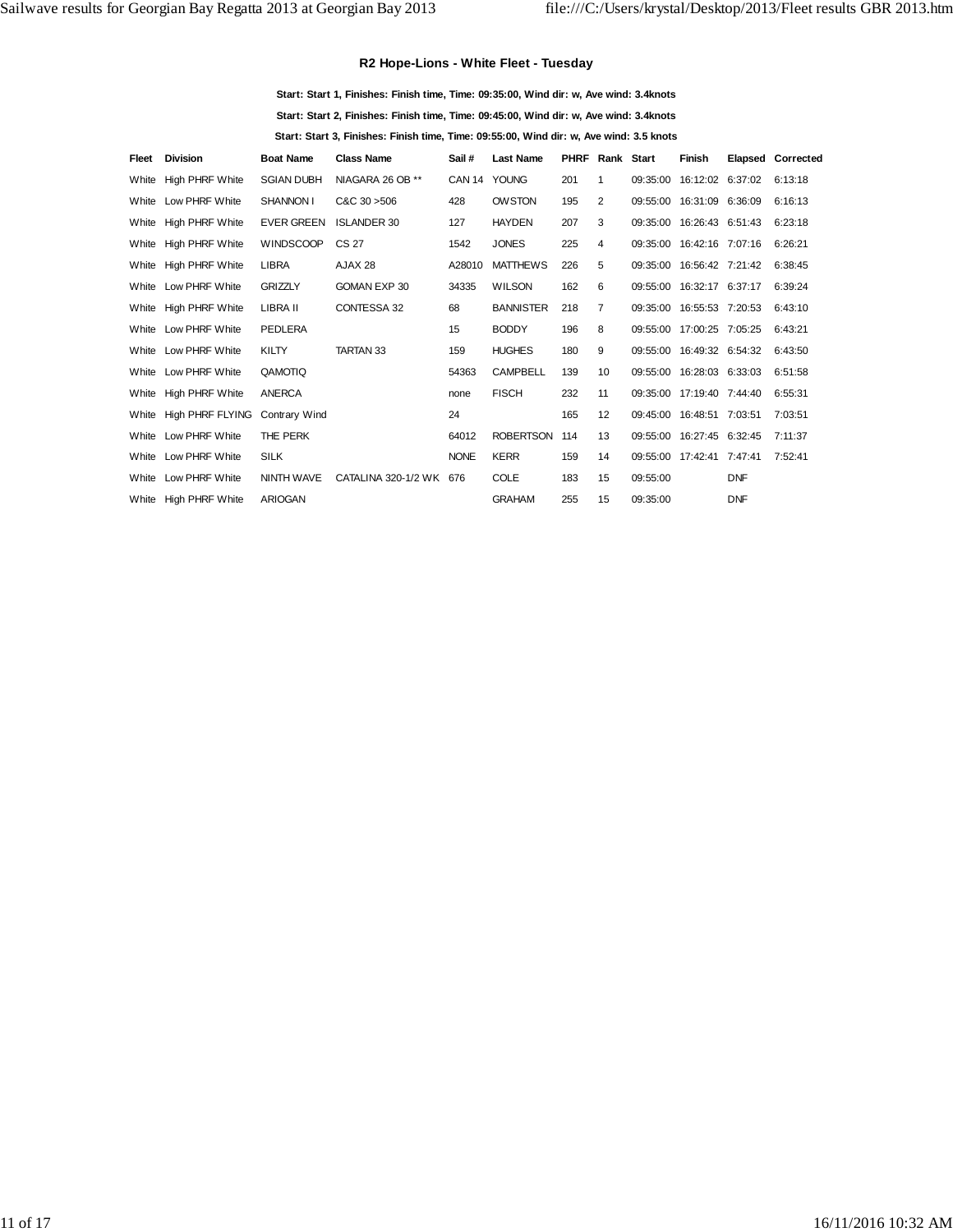#### **R3 Lions-Melville - White Fleet**

**Start: Start 1, Finishes: Finish time, Time: 09:25:00, Distance: 20nm, Wind dir: N, Ave wind: 4.1 Start: Start 2, Finishes: Finish time, Time: 09:35:00, Distance: 20 nm, Wind dir: n, Ave wind: 4.1 Start: Start 3, Finishes: Finish time, Time: 09:45:00, Distance: 20 nm, Wind dir: N, Ave wind: 4.1**

| Fleet | <b>Division</b>        | <b>Boat Name</b>  | <b>Class Name</b>       | Sail #       | <b>Last Name</b> | <b>PHRF Rank Start</b> |                |          | Finish                    |            | <b>Elapsed Corrected</b> |
|-------|------------------------|-------------------|-------------------------|--------------|------------------|------------------------|----------------|----------|---------------------------|------------|--------------------------|
|       | White Low PHRF White   | SHANNON I         | $C&C$ 30 $>506$         | 428          | <b>OWSTON</b>    | 195                    | $\mathbf{1}$   |          | 09:45:00 15:39:23 5:54:23 |            | 5:36:33                  |
|       | White Low PHRF White   | QAMOTIQ           |                         | 54363        | <b>CAMPBELL</b>  | 139                    | 2              |          | 09:45:00 15:25:42 5:40:42 |            | 5:57:05                  |
|       | White High PHRF White  | <b>SGIAN DUBH</b> | NIAGARA 26 OB **        | CAN 14 YOUNG |                  | 201                    | 3              |          | 09:25:00 15:47:40 6:22:40 |            | 5:59:48                  |
|       | White High PHRF FLYING | Contrary Wind     |                         | 24           |                  | 165                    | 4              |          | 09:35:00 15:35:02 6:00:02 |            | 6:00:02                  |
|       | White Low PHRF White   | THE PERK          |                         | 64012        | <b>ROBERTSON</b> | 114                    | 5              |          | 09:45:00 15:33:39 5:48:39 |            | 6:23:09                  |
|       | White High PHRF White  | LIBRA II          | CONTESSA 32             | 68           | <b>BANNISTER</b> | 218                    | 6              |          | 09:25:00 16:25:24 7:00:24 |            | 6:24:26                  |
|       | White Low PHRF White   | <b>GRIZZLY</b>    | GOMAN EXP 30            | 34335        | <b>WILSON</b>    | 162                    | $\overline{7}$ |          | 09:45:00 16:08:20 6:23:20 |            | 6:25:22                  |
|       | White High PHRF White  | <b>EVER GREEN</b> | <b>ISLANDER 30</b>      | 127          | <b>HAYDEN</b>    | 207                    | 8              |          | 09:25:00 16:34:21 7:09:21 |            | 6:39:43                  |
|       | White Low PHRF White   | <b>KILTY</b>      | <b>TARTAN 33</b>        | 159          | <b>HUGHES</b>    | 180                    | 9              |          | 09:45:00 16:35:46 6:50:46 |            | 6:40:10                  |
|       | White High PHRF White  | <b>LIBRA</b>      | AJAX 28                 | A28010       | <b>MATTHEWS</b>  | 226                    | 10             |          | 09:25:00 16:49:11 7:24:11 |            | 6:41:00                  |
|       | White High PHRF White  | <b>ANERCA</b>     |                         | none         | <b>FISCH</b>     | 232                    | 11             |          | 09:25:00 17:20:08 7:55:08 |            | 7:04:53                  |
|       | White Low PHRF White   | <b>SILK</b>       |                         | <b>NONE</b>  | <b>KERR</b>      | 159                    | 12             |          | 09:45:00 17:14:28 7:29:28 |            | 7:34:17                  |
|       | White High PHRF White  | WINDSCOOP         | CS 27                   | 1542         | <b>JONES</b>     | 225                    | 13             | 10:15:00 |                           | <b>DNF</b> |                          |
|       | White Low PHRF White   | PEDLERA           |                         | 15           | <b>BODDY</b>     | 196                    | 13             | 10:35:00 |                           | <b>DNS</b> |                          |
|       | White Low PHRF White   | NINTH WAVE        | CATALINA 320-1/2 WK 676 |              | <b>COLE</b>      | 183                    | 13             | 10:35:00 |                           | <b>DNF</b> |                          |
|       | White High PHRF White  | <b>ARIOGAN</b>    |                         |              | <b>GRAHAM</b>    | 255                    | 13             | 10:15:00 |                           | <b>DNF</b> |                          |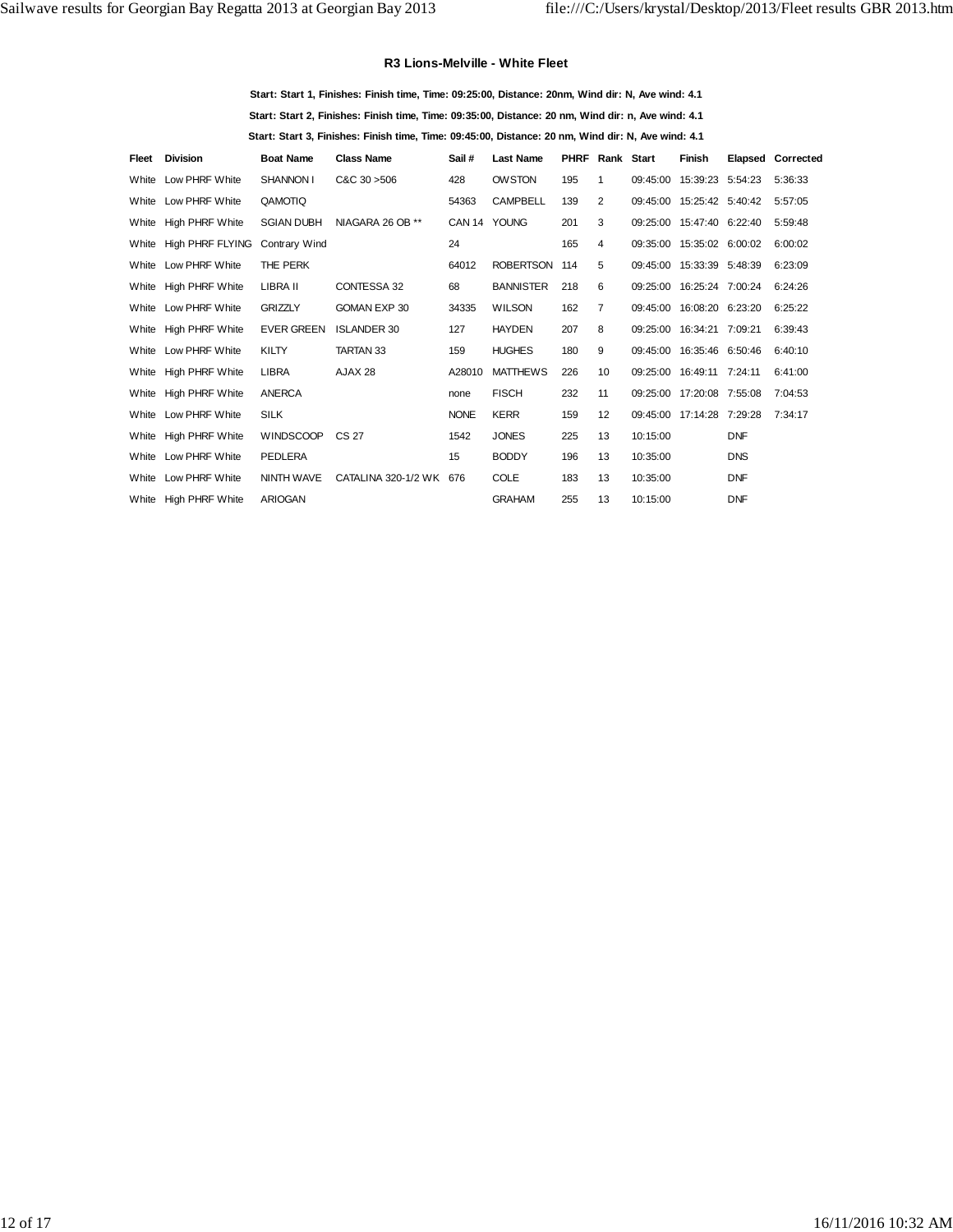#### **R4 Melville-Wiarton - White Fleet**

**Start: Start 1, Finishes: Finish time, Time: 09:45:00, Distance: 22.5, Wind dir: w, Ave wind: 8 Start: Start 2, Finishes: Finish time, Time: 09:55:00, Distance: 22.5, Wind dir: w, Ave wind: 8 Start: Start 3, Finishes: Finish time, Time: 10:05:00, Distance: 22.5, Wind dir: w, Ave wind: 8**

| Fleet | <b>Division</b>        | <b>Boat Name</b>     | <b>Class Name</b>       | Sail#        | <b>Last Name</b> | <b>PHRF Rank Start</b> |                | Finish                      | Elapsed Corrected |
|-------|------------------------|----------------------|-------------------------|--------------|------------------|------------------------|----------------|-----------------------------|-------------------|
| White | Low PHRF White         | SHANNON I            | C&C30>506               | 428          | <b>OWSTON</b>    | 195                    | 1              | 10:05:00  14:01:23  3:56:23 | 3:44:30           |
|       | White High PHRF White  | <b>SGIAN DUBH</b>    | NIAGARA 26 OB **        | CAN 14 YOUNG |                  | 201                    | 2              | 09:45:00 13:45:28 4:00:28   | 3:46:06           |
| White | Low PHRF White         | <b>KILTY</b>         | TARTAN 33               | 159          | <b>HUGHES</b>    | 180                    | 3              | 10:05:00  14:05:49  4:00:49 | 3:54:36           |
|       | White Low PHRF White   | QAMOTIQ              |                         | 54363        | <b>CAMPBELL</b>  | 139                    | 4              | 10:05:00  13:51:18  3:46:18 | 3:57:11           |
|       | White Low PHRF White   | <b>GRIZZLY</b>       | GOMAN EXP 30            | 34335        | <b>WILSON</b>    | 162                    | 5              | 10:05:00 14:01:45 3:56:45   | 3:58:01           |
| White | High PHRF White        | <b>EVER GREEN</b>    | <b>ISLANDER 30</b>      | 127          | <b>HAYDEN</b>    | 207                    | 6              | 09:45:00 14:00:53 4:15:53   | 3:58:13           |
| White | <b>High PHRF White</b> | <b>LIBRA</b>         | AJAX 28                 | A28010       | <b>MATTHEWS</b>  | 226                    | $\overline{7}$ | 09:45:00 14:10:23 4:25:23   | 3:59:35           |
|       | White Low PHRF White   | THE PERK             |                         | 64012        | ROBERTSON 114    |                        | 8              | 10:05:00 13:48:19 3:43:19   | 4:05:25           |
|       | White High PHRF White  | <b>WINDSCOOP</b>     | CS 27                   | 1542         | <b>JONES</b>     | 225                    | 9              | 09:45:00 14:18:41 4:33:41   | 4:07:28           |
| White | <b>High PHRF White</b> | LIBRA II             | CONTESSA 32             | 68           | <b>BANNISTER</b> | 218                    | 10             | 09:45:00 14:18:04 4:33:04   | 4:09:42           |
| White | High PHRF FLYING       | <b>Contrary Wind</b> |                         | 24           |                  | 165                    | 11             | 09:55:00 14:06:18 4:11:18   | 4:11:18           |
| White | <b>High PHRF White</b> | ANERCA               |                         | none         | <b>FISCH</b>     | 232                    | 12             | 09:45:00 14:31:14 4:46:14   | 4:15:57           |
| White | Low PHRF White         | <b>PEDLERA</b>       |                         | 15           | <b>BODDY</b>     | 196                    | 13             | 10:05:00  14:35:08  4:30:08 | 4:16:07           |
| White | Low PHRF White         | NINTH WAVE           | CATALINA 320-1/2 WK 676 |              | <b>COLE</b>      | 183                    | 14             | 10:05:00  14:38:35  4:33:35 | 4:25:09           |
| White | <b>High PHRF White</b> | <b>ARIOGAN</b>       |                         |              | <b>GRAHAM</b>    | 255                    | 15             | 09:45:00 15:47:56 6:02:56   | 5:13:10           |
|       | White Low PHRF White   | <b>SILK</b>          |                         | <b>NONE</b>  | <b>KERR</b>      | 159                    | 16             | 10:05:00  15:17:42  5:12:42 | 5:16:03           |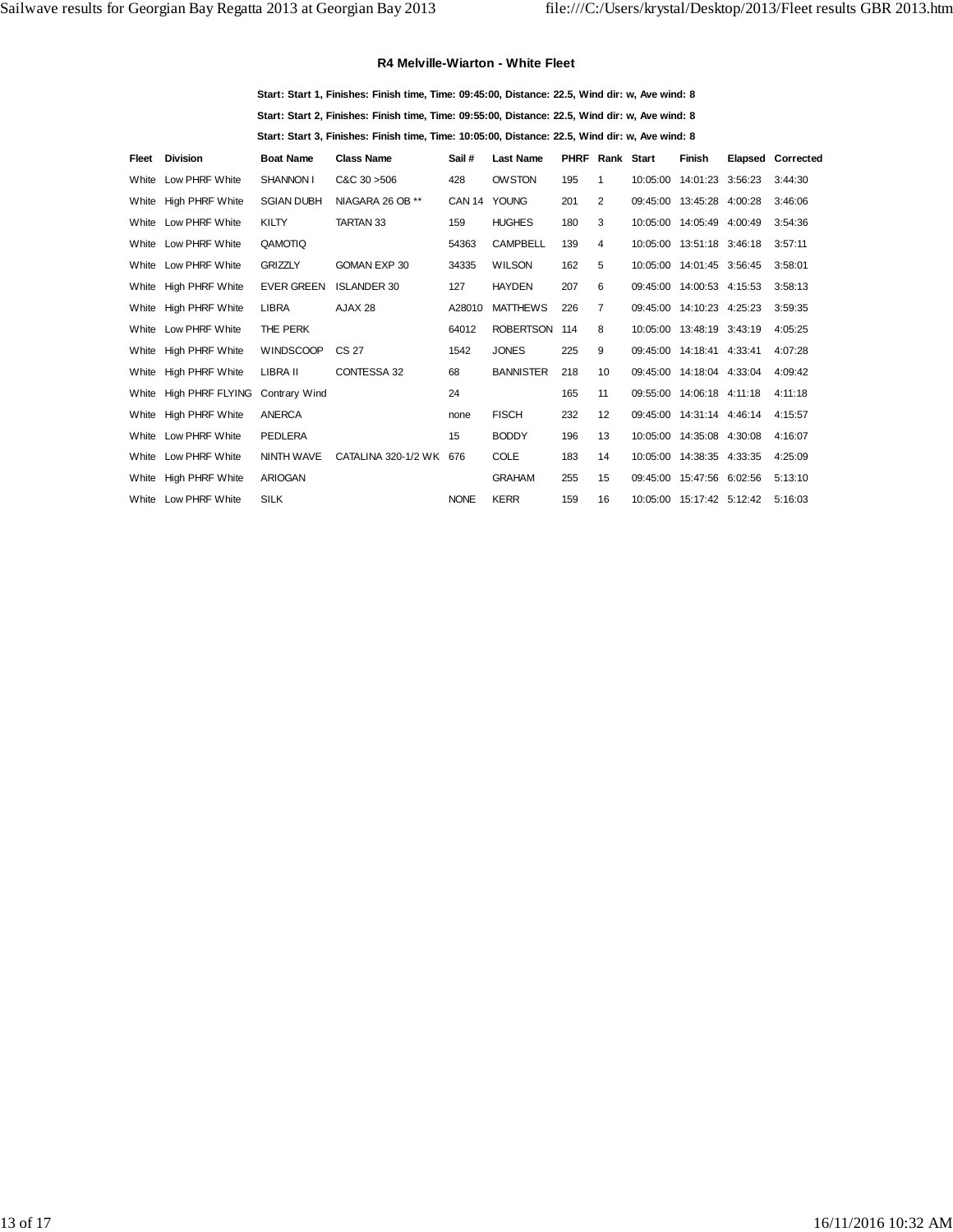#### **R5 Wiarton-White Cld - White Fleet**

#### **Start: Start 1, Finishes: Finish time, Time: 09:26:00, Distance: 11.5, Wind dir: w, Ave wind: 5**

**Start: Start 2, Finishes: Finish time, Time: 09:37:00, Wind dir: w, Ave wind: 5**

**Start: Start 3, Finishes: Finish time, Time: 09:47:00, Wind dir: w, Ave wind: 5**

| Fleet | <b>Division</b>        | <b>Boat Name</b>  | <b>Class Name</b>   | Sail #       | <b>Last Name</b> | <b>PHRF Rank Start</b> |                 |          | <b>Finish</b>             |            | <b>Elapsed Corrected</b> |
|-------|------------------------|-------------------|---------------------|--------------|------------------|------------------------|-----------------|----------|---------------------------|------------|--------------------------|
| White | Low PHRF White         | SHANNON I         | $C&C$ 30 $>506$     | 428          | <b>OWSTON</b>    | 195                    | $\mathbf 1$     |          | 09:47:00 12:03:58 2:16:58 |            | 2:10:05                  |
|       | White Low PHRF White   | <b>PEDLERA</b>    |                     | 15           | <b>BODDY</b>     | 196                    | 2               |          | 09:47:00 12:11:15 2:24:15 |            | 2:16:46                  |
|       | White Low PHRF White   | KILTY             | <b>TARTAN 33</b>    | 159          | <b>HUGHES</b>    | 180                    | 3               |          | 09:47:00 12:07:26 2:20:26 |            | 2:16:49                  |
|       | White Low PHRF White   | <b>GRIZZLY</b>    | GOMAN EXP 30        | 34335        | <b>WILSON</b>    | 162                    | 4               |          | 09:47:00 12:04:07 2:17:07 |            | 2:17:51                  |
|       | White Low PHRF White   | QAMOTIQ           |                     | 54363        | <b>CAMPBELL</b>  | 139                    | 5               |          | 09:47:00 11:59:48 2:12:48 |            | 2:19:11                  |
|       | White High PHRF FLYING | Contrary Wind     |                     | 24           |                  | 165                    | 6               |          | 09:37:00 11:58:19 2:21:19 |            | 2:21:19                  |
|       | White High PHRF White  | WINDSCOOP CS 27   |                     | 1542         | <b>JONES</b>     | 225                    | $\overline{7}$  |          | 09:26:00 12:06:24 2:40:24 |            | 2:25:02                  |
|       | White High PHRF White  | <b>SGIAN DUBH</b> | NIAGARA 26 OB **    | CAN 14 YOUNG |                  | 201                    | 8               |          | 09:26:00 12:01:33 2:35:33 |            | 2:26:15                  |
|       | White High PHRF White  | <b>ANERCA</b>     |                     | none         | <b>FISCH</b>     | 232                    | 9               |          | 09:26:00 12:11:05 2:45:05 |            | 2:27:37                  |
|       | White Low PHRF White   | <b>NINTH WAVE</b> | CATALINA 320-1/2 WK | 676          | <b>COLE</b>      | 183                    | 10 <sup>1</sup> |          | 09:47:00 12:20:57 2:33:57 |            | 2:29:13                  |
|       | White High PHRF White  | <b>LIBRA</b>      | AJAX 28             | A28010       | <b>MATTHEWS</b>  | 226                    | 11              |          | 09:26:00 12:11:34 2:45:34 |            | 2:29:28                  |
|       | White High PHRF White  | LIBRA II          | CONTESSA 32         | 68           | <b>BANNISTER</b> | 218                    | 12              |          | 09:26:00 12:11:13 2:45:13 |            | 2:31:05                  |
|       | White Low PHRF White   | THE PERK          |                     | 64012        | ROBERTSON 114    |                        | 13              |          | 09:47:00 12:05:55 2:18:55 |            | 2:32:40                  |
| White | <b>High PHRF White</b> | <b>ARIOGAN</b>    |                     |              | <b>GRAHAM</b>    | 255                    | 14              |          | 09:26:00 12:23:06 2:57:06 |            | 2:32:49                  |
|       | White High PHRF White  | <b>EVER GREEN</b> | <b>ISLANDER 30</b>  | 127          | <b>HAYDEN</b>    | 207                    | 15              |          | 09:26:00 12:11:18 2:45:18 |            | 2:33:53                  |
|       | White Low PHRF White   | <b>SILK</b>       |                     | <b>NONE</b>  | <b>KERR</b>      | 159                    | 16              | 09:47:00 |                           | <b>DNS</b> |                          |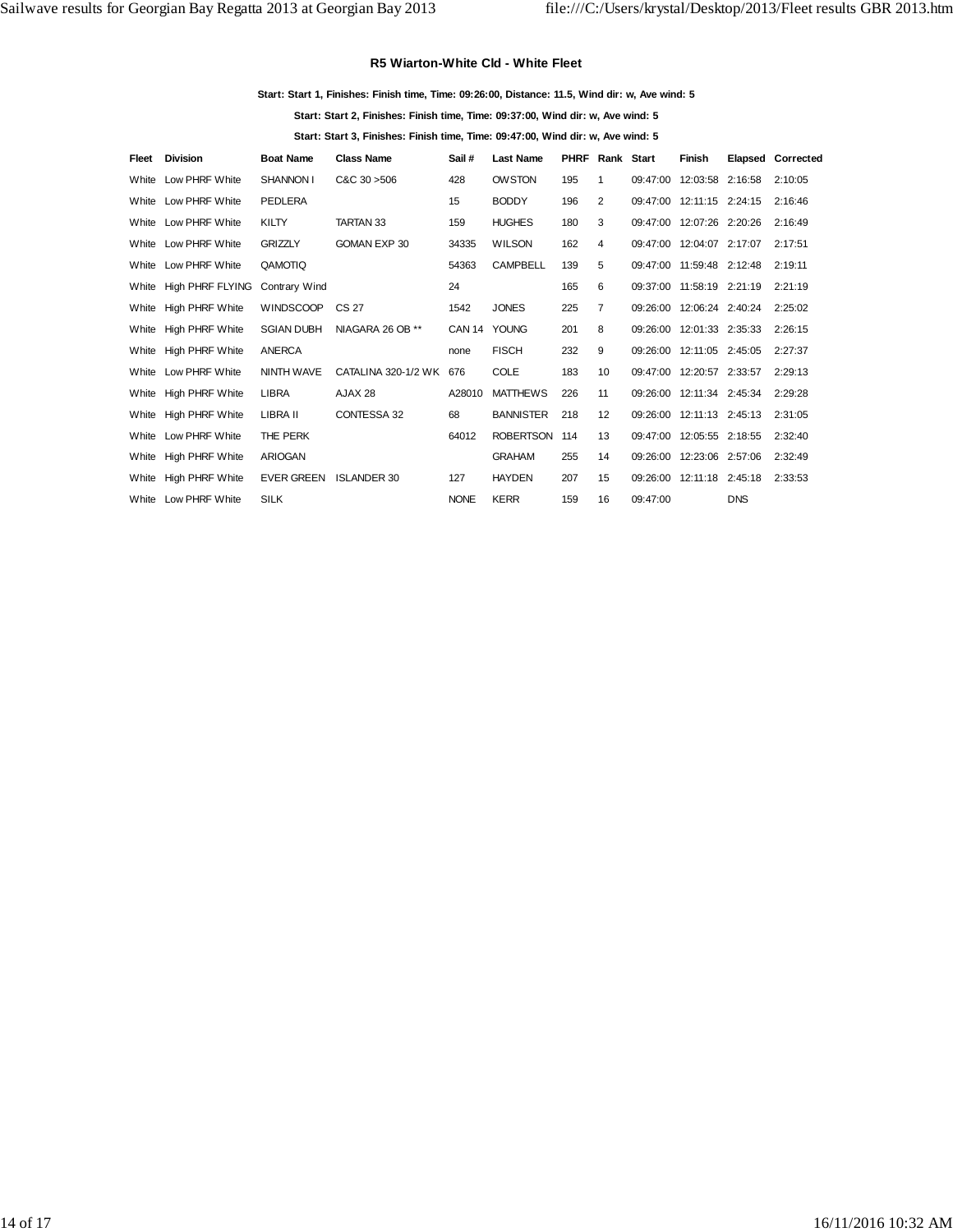## **R6 White Cld-Hay - White Fleet**

**Start: Start 1, Finishes: Finish time, Time: 13:02:00, Distance: 7.5, Wind dir: w, Ave wind: 10 Start: Start 2, Finishes: Finish time, Time: 13:12:00, Distance: 7.5, Wind dir: w, Ave wind: 10 Start: Start 3, Finishes: Finish time, Time: 13:22:00, Distance: 7.5, Wind dir: w, Ave wind: 10**

| Fleet | <b>Division</b>         | <b>Boat Name</b>     | <b>Class Name</b>       | Sail #       | <b>Last Name</b> | PHRF | Rank Start      |          | <b>Finish</b>               |            | Elapsed Corrected |
|-------|-------------------------|----------------------|-------------------------|--------------|------------------|------|-----------------|----------|-----------------------------|------------|-------------------|
| White | Low PHRF White          | <b>SHANNON I</b>     | $C&C$ 30 $>506$         | 428          | <b>OWSTON</b>    | 195  | $\mathbf{1}$    |          | 13:22:00  14:45:48  1:23:48 |            | 1:19:35           |
| White | Low PHRF White          | <b>KILTY</b>         | <b>TARTAN 33</b>        | 159          | <b>HUGHES</b>    | 180  | 2               |          | 13:22:00  14:47:03  1:25:03 |            | 1:22:51           |
|       | White Low PHRF White    | QAMOTIQ              |                         | 54363        | <b>CAMPBELL</b>  | 139  | 3               |          | 13:22:00  14:42:09  1:20:09 |            | 1:24:00           |
|       | White Low PHRF White    | <b>GRIZZLY</b>       | GOMAN EXP 30            | 34335        | <b>WILSON</b>    | 162  | 4               |          | 13:22:00  14:46:33  1:24:33 |            | 1:25:00           |
| White | <b>High PHRF White</b>  | <b>EVER GREEN</b>    | <b>ISLANDER 30</b>      | 127          | <b>HAYDEN</b>    | 207  | 5               |          | 13:02:00  14:34:37  1:32:37 |            | 1:26:13           |
| White | <b>High PHRF White</b>  | <b>SGIAN DUBH</b>    | NIAGARA 26 OB **        | CAN 14 YOUNG |                  | 201  | 6               |          | 13:02:00  14:33:50  1:31:50 |            | 1:26:21           |
|       | White High PHRF White   | <b>LIBRA</b>         | AJAX 28                 | A28010       | <b>MATTHEWS</b>  | 226  | $\overline{7}$  |          | 13:02:00  14:39:52  1:37:52 |            | 1:28:21           |
|       | White Low PHRF White    | THE PERK             |                         | 64012        | ROBERTSON 114    |      | 8               |          | 13:22:00  14:42:51  1:20:51 |            | 1:28:51           |
| White | High PHRF White         | LIBRA II             | CONTESSA 32             | 68           | <b>BANNISTER</b> | 218  | 9               |          | 13:02:00 14:40:13 1:38:13   |            | 1:29:49           |
| White | <b>High PHRF FLYING</b> | <b>Contrary Wind</b> |                         | 24           |                  | 165  | 10 <sup>1</sup> |          | 13:12:00 14:43:48 1:31:48   |            | 1:31:48           |
|       | White High PHRF White   | <b>WINDSCOOP</b>     | CS 27                   | 1542         | <b>JONES</b>     | 225  | 11              |          | 13:02:00  14:47:26  1:45:26 |            | 1:35:20           |
|       | White Low PHRF White    | <b>PEDLERA</b>       |                         | 15           | <b>BODDY</b>     | 196  | 12              |          | 13:22:00 15:09:27 1:47:27   |            | 1:41:52           |
|       | White Low PHRF White    | NINTH WAVE           | CATALINA 320-1/2 WK 676 |              | <b>COLE</b>      | 183  | 13              |          | 13:22:00 15:09:12 1:47:12   |            | 1:43:54           |
| White | <b>High PHRF White</b>  | <b>ARIOGAN</b>       |                         |              | <b>GRAHAM</b>    | 255  | 14              |          | 13:02:00  15:04:02  2:02:02 |            | 1:45:18           |
| White | <b>High PHRF White</b>  | <b>ANERCA</b>        |                         | none         | <b>FISCH</b>     | 232  | 15              |          | 13:02:00  15:00:59  1:58:59 |            | 1:46:24           |
|       | White Low PHRF White    | <b>SILK</b>          |                         | <b>NONE</b>  | <b>KERR</b>      | 159  | 16              | 13:22:00 |                             | <b>DNS</b> |                   |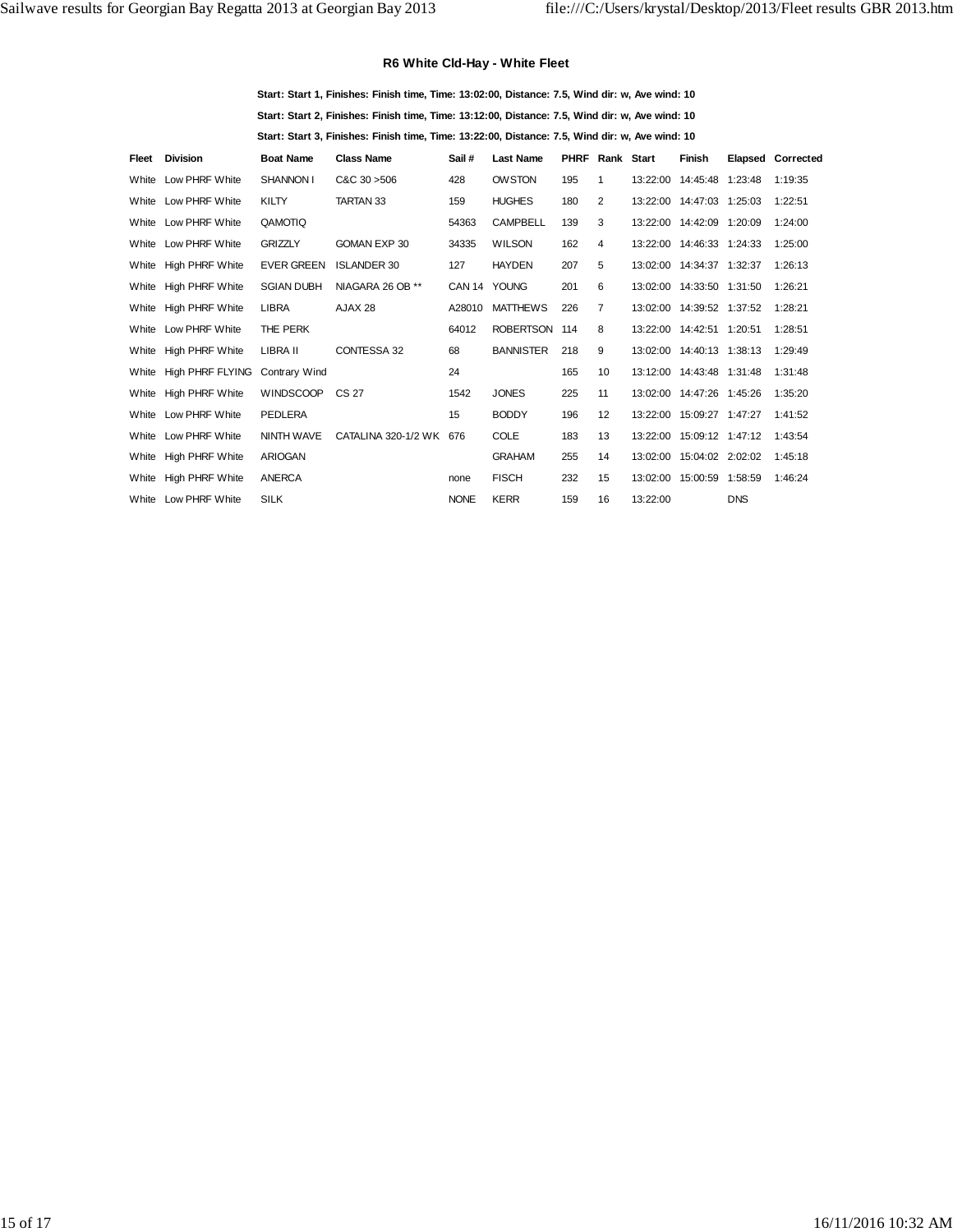#### **R7 White Cld-Meaford - White Fleet**

**Start: Start 1, Finishes: Finish time, Time: 08:25:00, Distance: 24.5, Wind dir: Nw, Ave wind: 9.4 Start: Start 2, Finishes: Finish time, Time: 08:35:00, Distance: 24.5, Wind dir: Nw, Ave wind: 9.3 Start: Start 3, Finishes: Finish time, Time: 08:45:00, Distance: 24.5, Wind dir: Nw, Ave wind: 9.3**

| Fleet | <b>Division</b>        | <b>Boat Name</b>  | <b>Class Name</b>   | Sail#        | <b>Last Name</b> | <b>PHRF Rank Start</b> |                   |          | <b>Finish</b>             |            | <b>Elapsed Corrected</b> |
|-------|------------------------|-------------------|---------------------|--------------|------------------|------------------------|-------------------|----------|---------------------------|------------|--------------------------|
|       | White Low PHRF White   | SHANNON I         | $C&C$ 30 $>506$     | 428          | <b>OWSTON</b>    | 195                    | 1                 |          | 08:45:00 13:25:03 4:40:03 |            | 4:25:58                  |
|       | White Low PHRF White   | <b>KILTY</b>      | TARTAN 33           | 159          | <b>HUGHES</b>    | 180                    | 2                 |          | 08:45:00 13:28:27 4:43:27 |            | 4:36:08                  |
|       | White High PHRF White  | <b>ANERCA</b>     |                     | none         | <b>FISCH</b>     | 232                    | 3                 |          | 08:25:00 13:34:01 5:09:01 |            | 4:36:20                  |
|       | White High PHRF White  | <b>SGIAN DUBH</b> | NIAGARA 26 OB **    | CAN 14 YOUNG |                  | 201                    | 4                 |          | 08:25:00 13:19:19 4:54:19 |            | 4:36:44                  |
|       | White High PHRF White  | <b>LIBRA</b>      | AJAX 28             | A28010       | <b>MATTHEWS</b>  | 226                    | 5                 |          | 08:25:00 13:32:56 5:07:56 |            | 4:38:00                  |
|       | White Low PHRF White   | <b>GRIZZLY</b>    | GOMAN EXP 30        | 34335        | <b>WILSON</b>    | 162                    | 6                 |          | 08:45:00 13:22:33 4:37:33 |            | 4:39:02                  |
|       | White High PHRF White  | LIBRA II          | CONTESSA 32         | 68           | <b>BANNISTER</b> | 218                    | $\overline{7}$    |          | 08:25:00 13:31:43 5:06:43 |            | 4:40:28                  |
|       | White High PHRF White  | <b>WINDSCOOP</b>  | CS 27               | 1542         | <b>JONES</b>     | 225                    | 8                 |          | 08:25:00 13:35:43 5:10:43 |            | 4:40:57                  |
|       | White High PHRF White  | <b>EVER GREEN</b> | <b>ISLANDER 30</b>  | 127          | <b>HAYDEN</b>    | 207                    | 9                 |          | 08:25:00 13:28:38 5:03:38 |            | 4:42:40                  |
|       | White Low PHRF White   | QAMOTIQ           |                     | 54363        | <b>CAMPBELL</b>  | 139                    | 10 <sup>1</sup>   |          | 08:45:00 13:15:49 4:30:49 |            | 4:43:51                  |
|       | White High PHRF FLYING | Contrary Wind     |                     | 24           |                  | 165                    | 11                |          | 08:35:00 13:21:46 4:46:46 |            | 4:46:46                  |
|       | White Low PHRF White   | NINTH WAVE        | CATALINA 320-1/2 WK | 676          | <b>COLE</b>      | 183                    | $12 \overline{ }$ |          | 08:45:00 13:42:20 4:57:20 |            | 4:48:11                  |
|       | White Low PHRF White   | THE PERK          |                     | 64012        | <b>ROBERTSON</b> | 114                    | 13                |          | 08:45:00 13:29:23 4:44:23 |            | 5:12:31                  |
|       | White Low PHRF White   | PEDLERA           |                     | 15           | <b>BODDY</b>     | 196                    | 14                | 08:45:00 |                           | <b>DNS</b> |                          |
|       | White High PHRF White  | <b>ARIOGAN</b>    |                     |              | <b>GRAHAM</b>    | 255                    | 14                | 08:25:00 |                           | <b>DNS</b> |                          |
|       | White Low PHRF White   | <b>SILK</b>       |                     | <b>NONE</b>  | <b>KERR</b>      | 159                    | 14                | 08:45:00 |                           | <b>DNS</b> |                          |